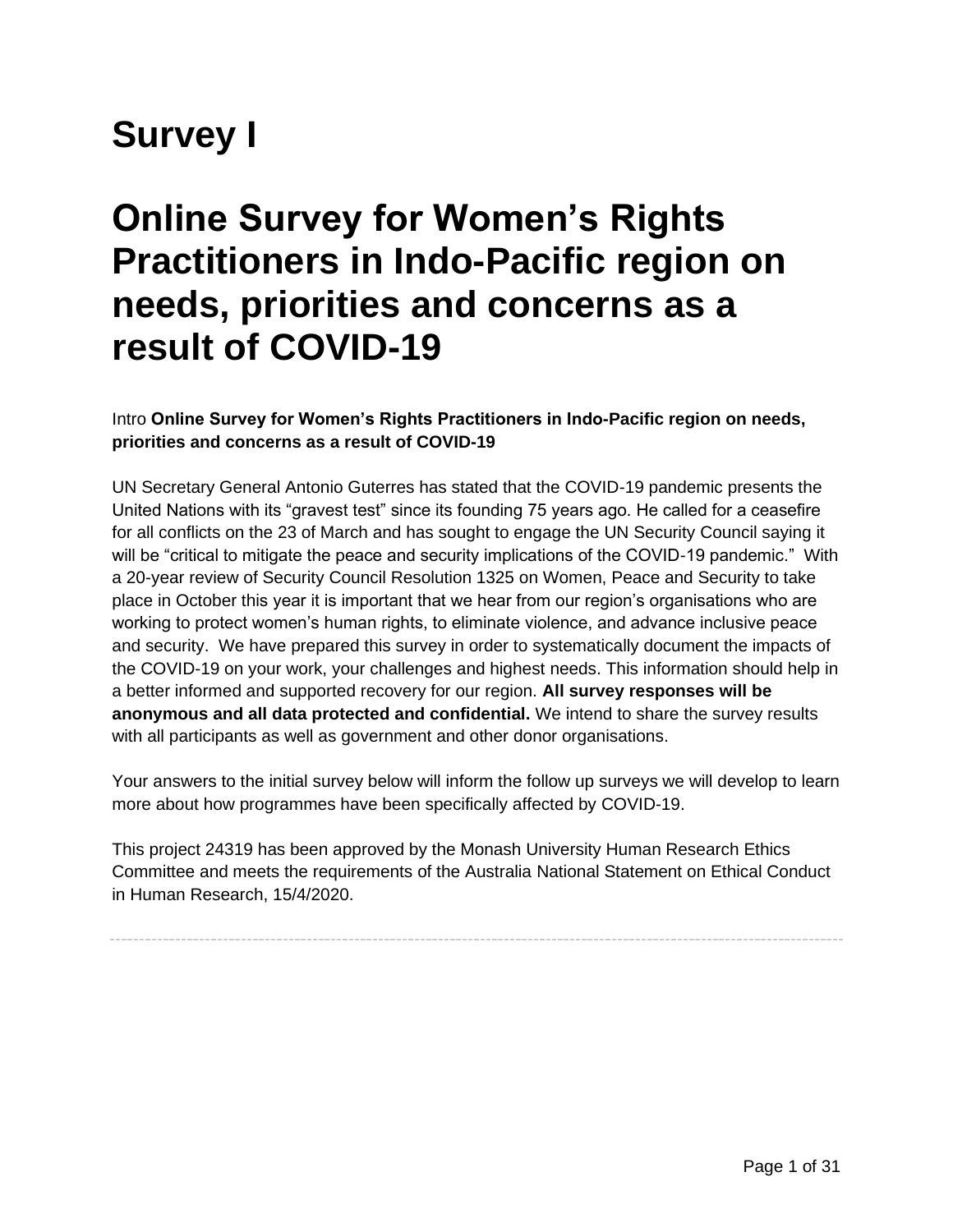#### **PARTICIPANT EXPLANATORY STATEMENT (Participant Explanatory Statement English)** *HAVE YOU READ THE EXPLANATORY STATEMENT (ABOVE) AND DO YOU CONSENT TO PARTICIPATING IN THIS SURVEY?*

 $\bigcirc$  Yes

 $\bigcirc$  No (survey will end)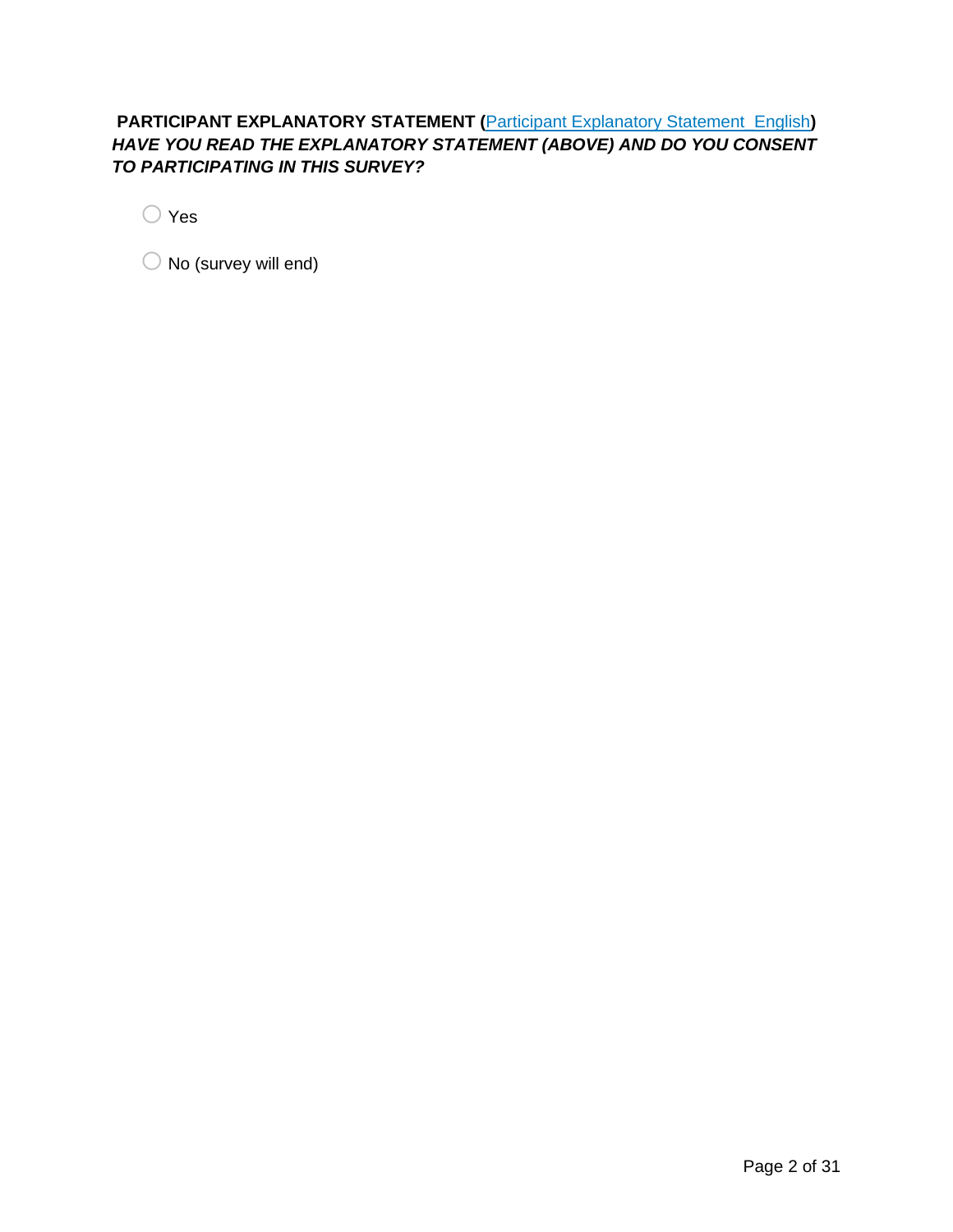Q1 **Which location are you working in?** Afghanistan Bangladesh **Bhutan** Brunei Darussalam Cambodia China North Korea Fiji India Indonesia Iran (Islamic Republic of) Iraq Japan Lao People's Democratic Republic Malaysia **Maldives** Marshall Islands Micronesia (Federated States of) Mongolia Myanmar Nauru Nepal Pakistan Palau Papua New Guinea **Philippines** South Korea Samoa Singapore Solomon Islands Sri Lanka Thailand Timor -Leste Tonga Tuvalu Vanuatu Viet Nam Hong Kong Macau Taiwan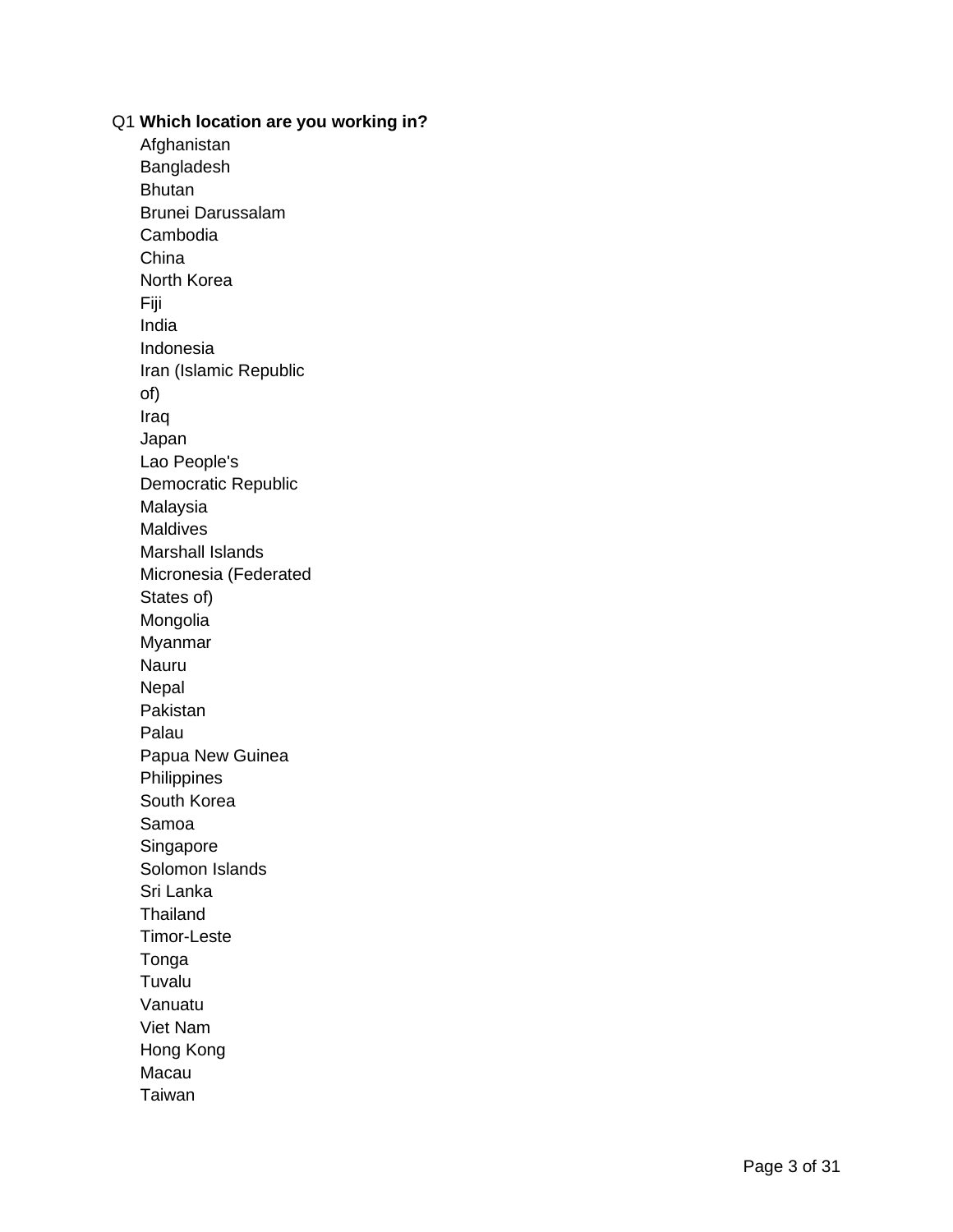## Q2 **What is your sex/gender?**

 $\bigcirc$  Male

-----

 $\bigcirc$  Female

 $\bigcirc$  Other

#### Q3 **How would you describe the main focus of your work?**

| Humanitarian                                                                         |
|--------------------------------------------------------------------------------------|
| <b>Rights</b>                                                                        |
| Politics/Governance                                                                  |
| Security/Protection                                                                  |
| Finance/Economic                                                                     |
| Law/Justice                                                                          |
| Academic/Research                                                                    |
|                                                                                      |
|                                                                                      |
| Q4 Has COVID-19 pandemic impacted the scope or focus of your work? [If no, go to Q6] |
| Yes                                                                                  |
| <b>No</b>                                                                            |
|                                                                                      |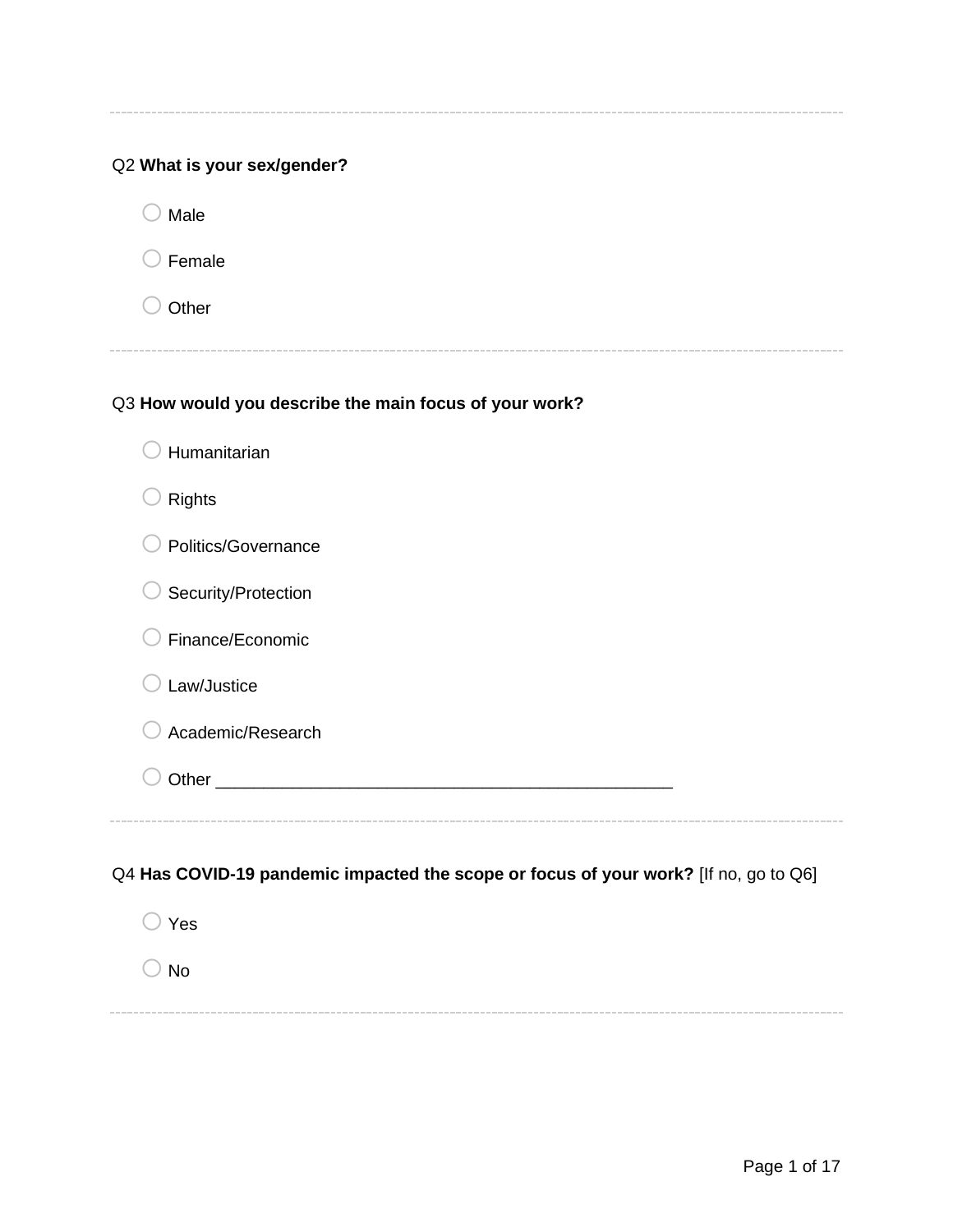| Q5 If yes: when?                                             |
|--------------------------------------------------------------|
| Immediately                                                  |
| First report of case in my country                           |
| Following self-isolation                                     |
| Following country in lockdown                                |
|                                                              |
| Q6 Have any of your members or workers contracted the virus? |
| Yes                                                          |
| <b>No</b>                                                    |
| Unknown                                                      |

## Q7 **What have been the main impacts so far?** [Select all that apply]

 $\overline{\phantom{a}}$ 

| Change in program focus                         |
|-------------------------------------------------|
| Funding/salary reduction                        |
| No or reduced access to services or populations |
| Reduced safety                                  |
| Isolation/lockdown                              |
| Closure/job loss                                |
| Other                                           |
|                                                 |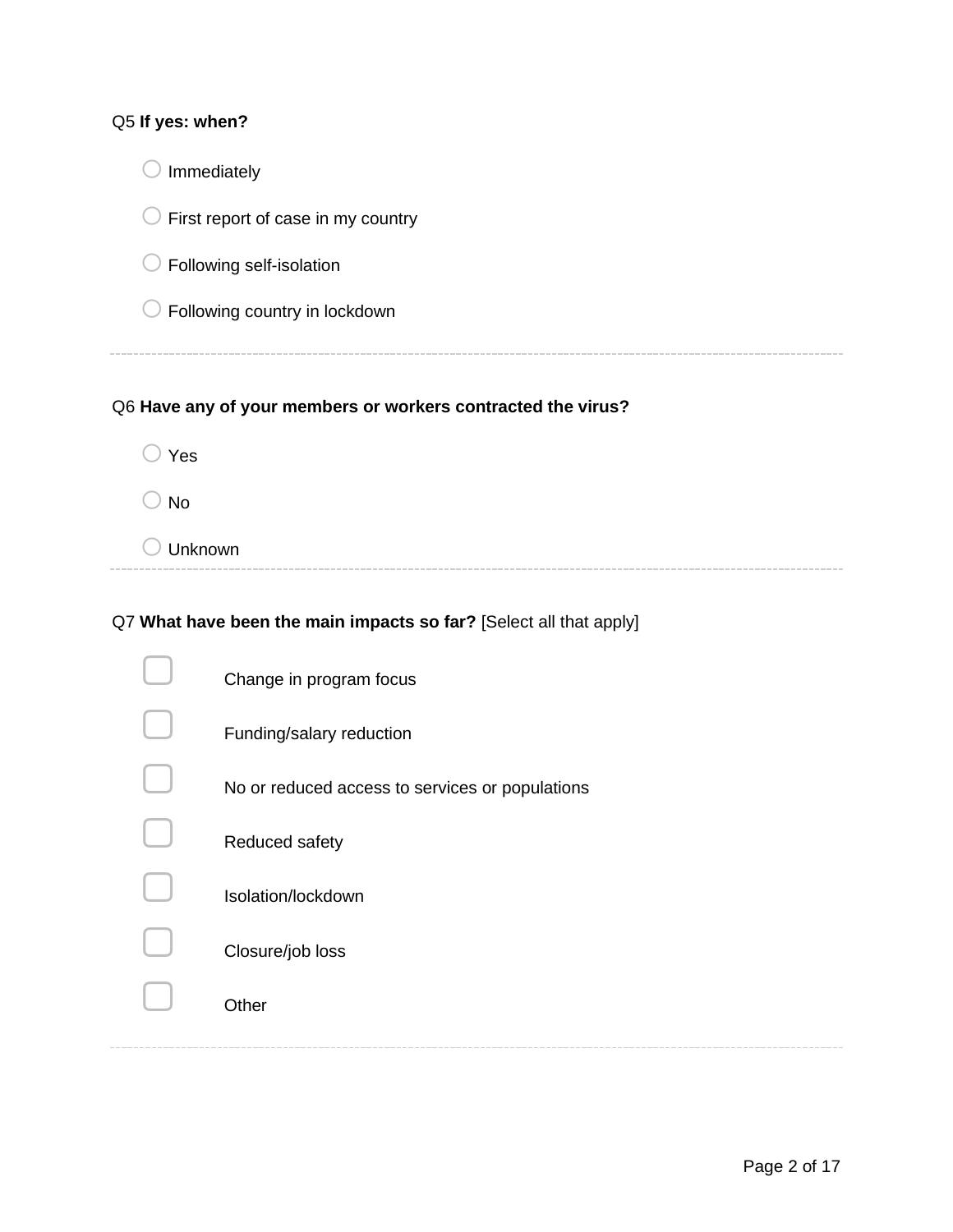Q8a **What is your most immediate concern at this time of the COVID-19 crisis, for you individually?** [Drag and drop options in order 1-11]

- 
- \_\_\_\_\_\_ Secure jobs/income
- \_\_\_\_\_\_ Food security
- **EXECUTE:** Health services including reproductive health services
- **LETTER GBV** protection and shelter
- \_\_\_\_\_\_ Family planning
- **\_\_\_\_\_\_** Burden of care for children, elderly, disabled and vulnerable
- **Security protection (e.g. for Women Human Rights Defenders)**
- **LECT** Health protection for women health workers
- **\_\_\_\_\_\_\_\_** Human rights violations
- **\_\_\_\_\_\_\_** Restriction of movement
- \_\_\_\_\_\_ Other

#### Q8b **What is your most immediate concern at this time of the COVID-19 crisis, for your**

**organisation/work?** [Drag and drop options in order 1-11]

- \_\_\_\_\_\_ Continuity of jobs/income/service
- **Lack of facilities for remote work**
- Health services including reproductive health services
- **EXECTED** GBV protection and shelter
- \_\_\_\_\_\_ Family planning
- **EXECT** Burden of care for children, elderly, disabled and vulnerable
- **\_\_\_\_\_\_\_\_** Security protection for WHRD
- **\_\_\_\_\_\_\_** Health protection for women health workers
- \_\_\_\_\_\_\_ Human rights violations
- **\_\_\_\_\_\_\_\_** Restriction of movement
- \_\_\_\_\_\_ Other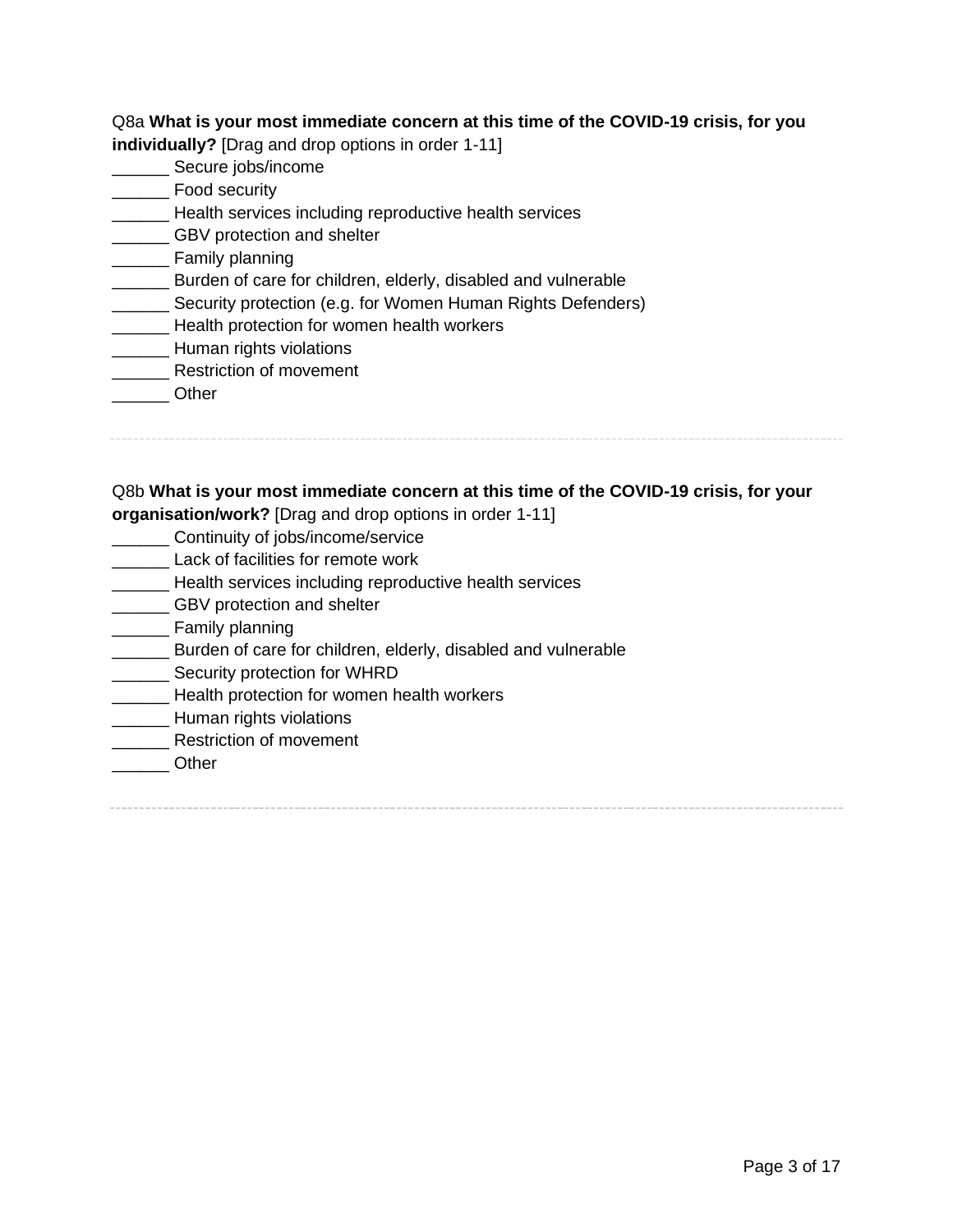#### Q9 **For your organisation/work, what is your main long-term concern in the recovery from COVID-19 crisis?** [Select only ONE option]

| Focus of your programme                                                                                                                                                                                                                                                                                                                                                                                                                                                                                                                          |
|--------------------------------------------------------------------------------------------------------------------------------------------------------------------------------------------------------------------------------------------------------------------------------------------------------------------------------------------------------------------------------------------------------------------------------------------------------------------------------------------------------------------------------------------------|
| Funding for our work                                                                                                                                                                                                                                                                                                                                                                                                                                                                                                                             |
| Access to services for those we work with                                                                                                                                                                                                                                                                                                                                                                                                                                                                                                        |
| Safety for our members/participants                                                                                                                                                                                                                                                                                                                                                                                                                                                                                                              |
| Security/protection for frontline workers and those responding to COVID-19 in<br>communities                                                                                                                                                                                                                                                                                                                                                                                                                                                     |
|                                                                                                                                                                                                                                                                                                                                                                                                                                                                                                                                                  |
| Q10 What area do you need most support in right now in your work? [Drag and drop<br>options in order 1-11]<br>Secure Jobs/income<br>________ Additional project funding<br>_____ Facilities (i.e. internet) for remote working to remain connected<br>Food security<br><b>EXAMPLE Health services or equipment</b><br>Family planning<br>_______ GBV protection and shelter<br>______ Assistance with care for children, elderly, disabled and vulnerable<br>_______ Security protection<br>Health protection (e.g. for health workers)<br>Other |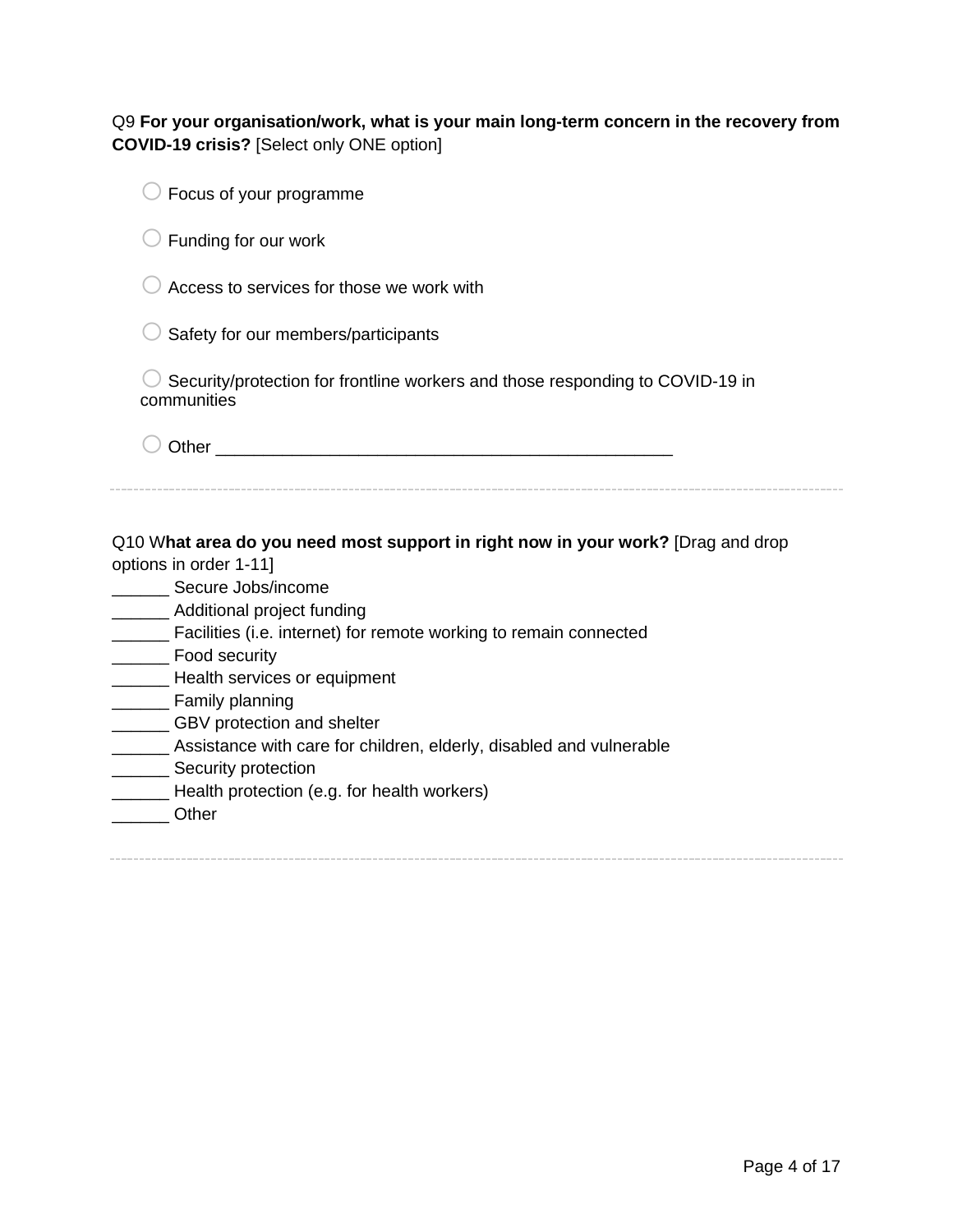#### Q11 **For your organisation/work, what is your main source of information?** [Select only ONE option]

| World Health Organisations or other international organisation                                                 |  |  |
|----------------------------------------------------------------------------------------------------------------|--|--|
| Government                                                                                                     |  |  |
| Non-government organisation                                                                                    |  |  |
| Religious organisation                                                                                         |  |  |
| Media                                                                                                          |  |  |
| Social media (such as Facebook, Twitter or YouTube)                                                            |  |  |
| Family members                                                                                                 |  |  |
| Friends                                                                                                        |  |  |
| Work colleagues                                                                                                |  |  |
| Other than the contract of the contract of the contract of the contract of the contract of the contract of the |  |  |
|                                                                                                                |  |  |
| Q12 Do you trust your main sources of information?                                                             |  |  |
| Yes                                                                                                            |  |  |
| <b>No</b>                                                                                                      |  |  |
| Q13 Do you have communication and messages about stopping the spread of the virus<br>in your community?        |  |  |

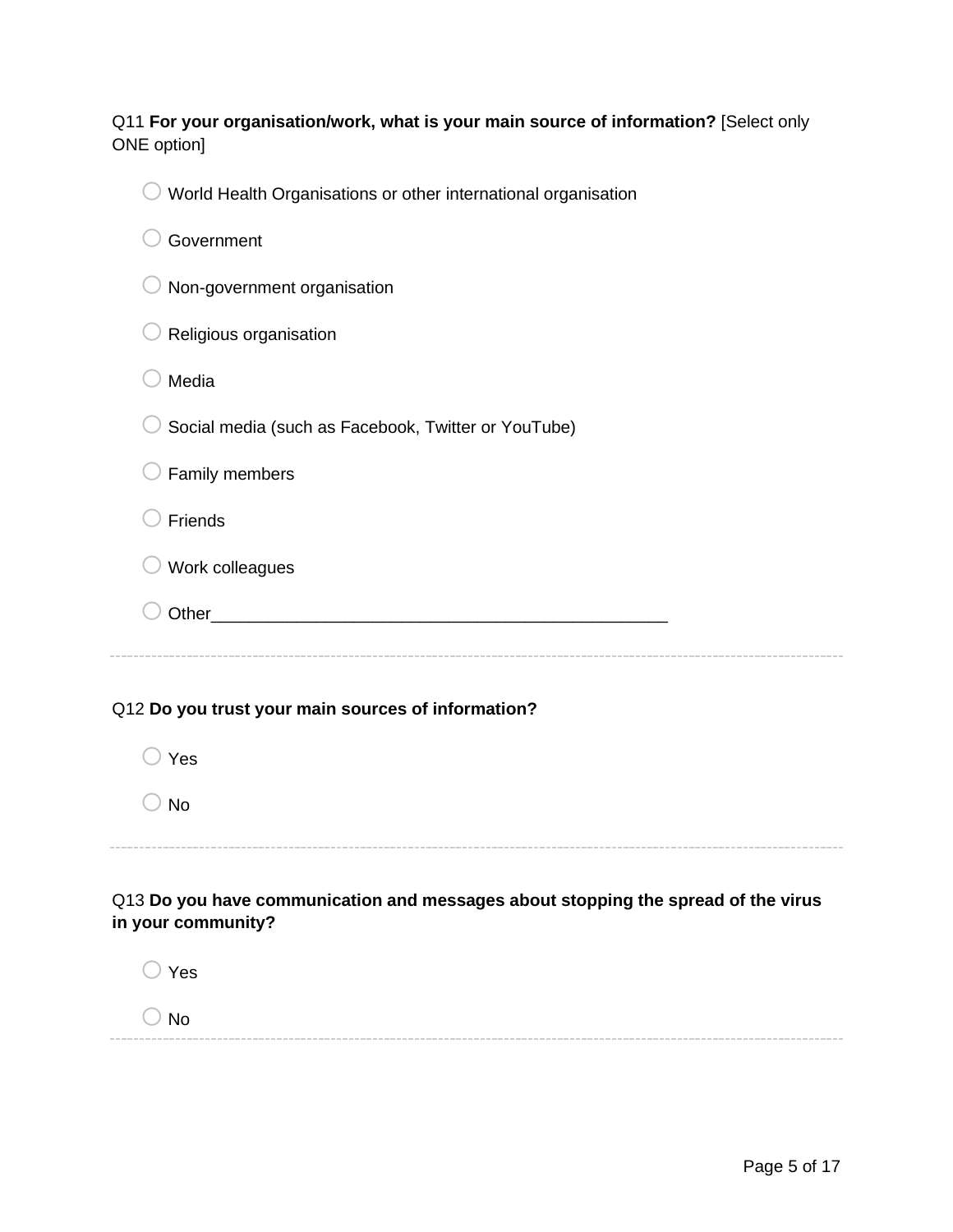Q14 **Are you or your members involved in local/regional or national taskforces on COVID-19 response and recovery?**

| Yes |
|-----|
| No  |

#### Q15 **To support your COVID-19 response have you received funding or additional funding from:**

|                                                     | Yes | <b>No</b> |
|-----------------------------------------------------|-----|-----------|
| International organisation or<br>donor              |     |           |
| Government                                          |     |           |
| Non-governmental<br>organisation                    |     |           |
| Community organisation or<br>religious organisation |     |           |
| Other                                               |     |           |
|                                                     |     |           |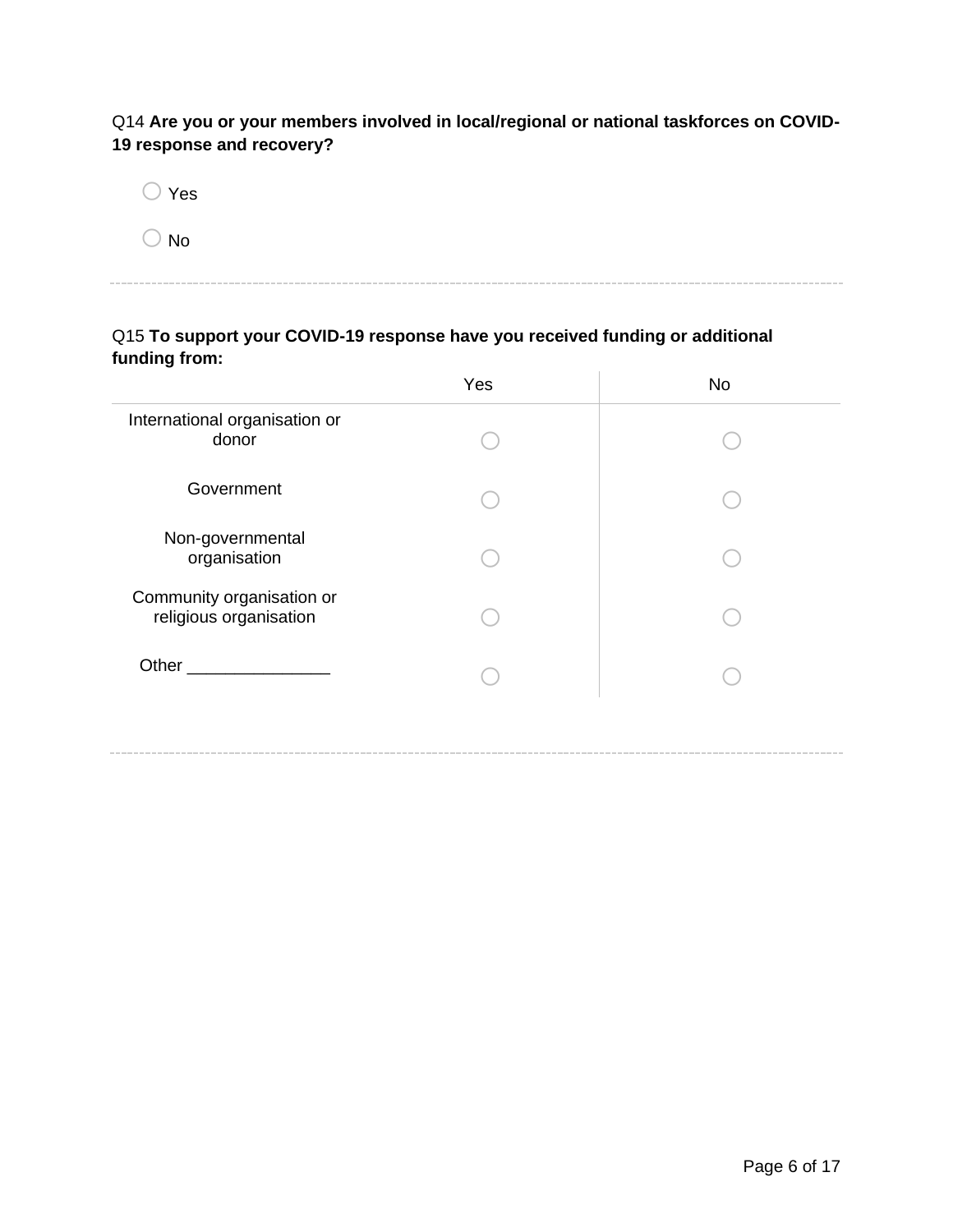## Q16 **As a result of COVID-19 have you received less funding from:**

|                                                     | Yes | <b>No</b> |
|-----------------------------------------------------|-----|-----------|
| International organisation or<br>donor              |     |           |
| Government                                          |     |           |
| Non-governmental<br>organisation                    |     |           |
| Community organisation or<br>religious organisation |     |           |
| Other                                               |     |           |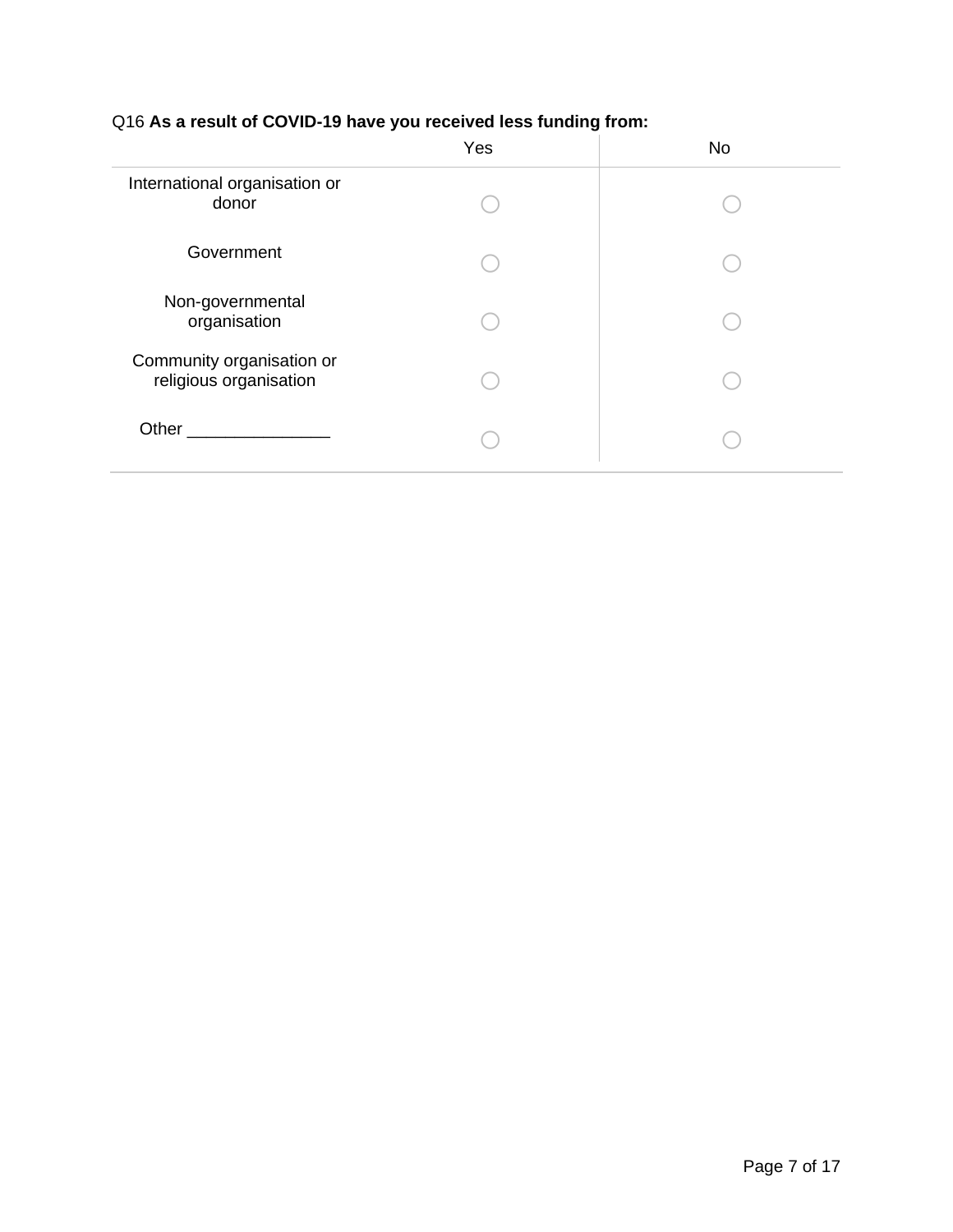# **Survey II Online Survey for Women's Rights Practitioners in Indo-Pacific region**

**Start of Block: Default Question Block**

#### **Online Survey for Women's Rights Practitioners in Indo-Pacific region on needs, priorities and concerns as a result of COVID-19**

We have prepared this survey in order to systematically document the impacts of the COVID-19 on your work as women's rights or women, peace and security practitioners. This information should help in a better supported, informed and more gender-responsive recovery for our region. All survey responses will be anonymous and all data protected and confidential. We intend to share the survey results with all participants as well as government and other donor organisations.

This second survey follows up on some of the issues identified in our first rapid-response survey conducted from 24 April-11 May 2020. We greatly appreciated your responses on the specific impacts of COVID-19 on the security and well-being of some of the most vulnerable communities and commit to a rapid report two weeks following the close of the survey, to be disseminated widely with the findings highlighted in press releases and blogs targeted at policymakers.

This project 24319 has been approved by the Monash University Human Research Ethics Committee and meets the requirements of the Australia National Statement on Ethical Conduct in Human Research, 15/4/2020.

Page 8 of 17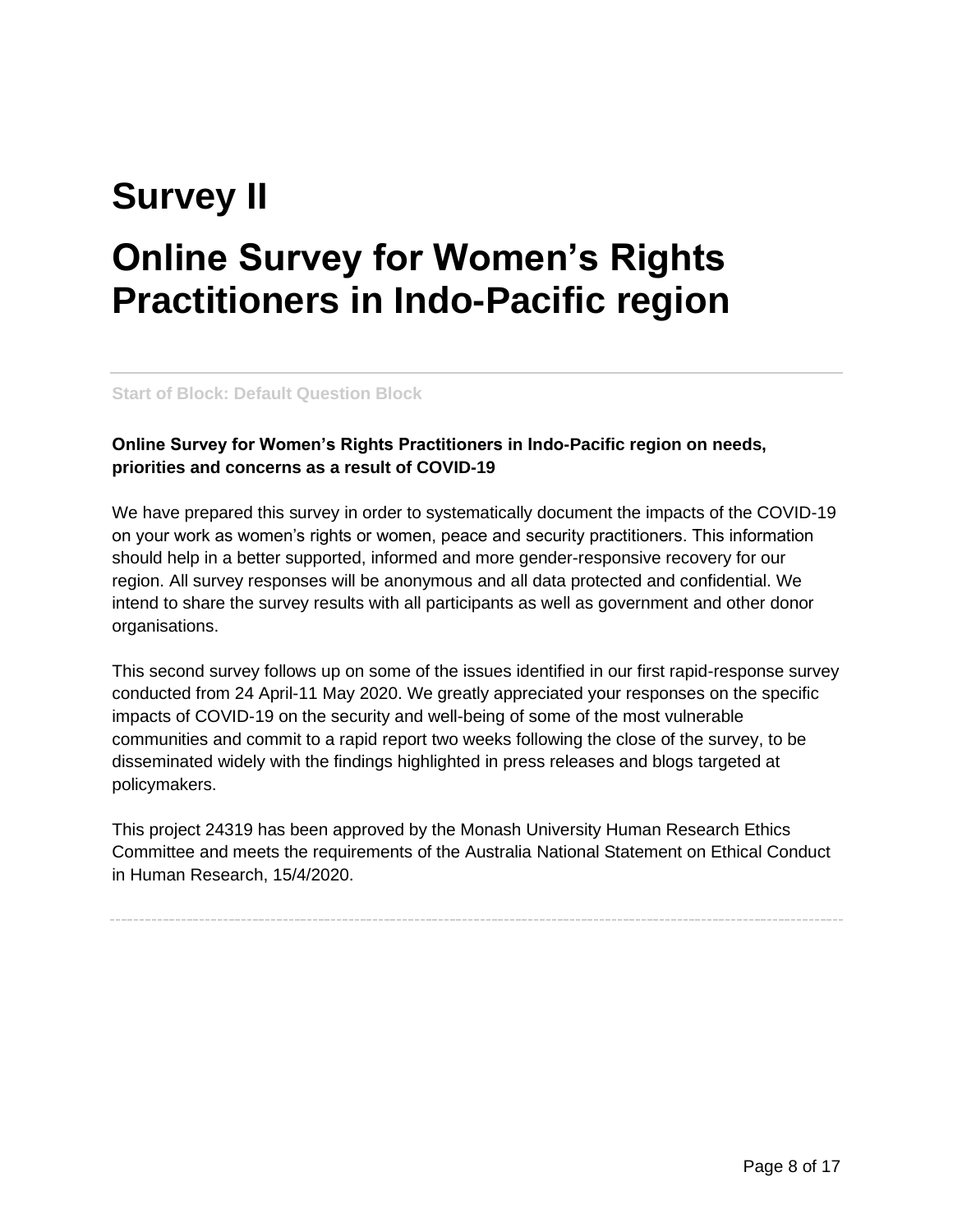#### **PARTICIPANT EXPLANATORY STATEMENT (Participant Explanatory Statement English)**

#### *HAVE YOU READ THE EXPLANATORY STATEMENT (ABOVE) AND DO YOU CONSENT TO PARTICIPATING IN THIS SURVEY?*

 $\bigcirc$  Yes (1)

 $\bigcirc$  No (survey will end) (2)

*Skip To: End of Survey If QID22 = No (survey will end)*

**End of Block: Default Question Block**

**Start of Block: Part 1**

#### Q1 **What is your gender?**

 $\bigcirc$  Male (1)

 $\bigcirc$  Female (2)

 $\bigcirc$  X (indeterminate/intersex/unspecified) (3)

Q2 **Which location are you working in?**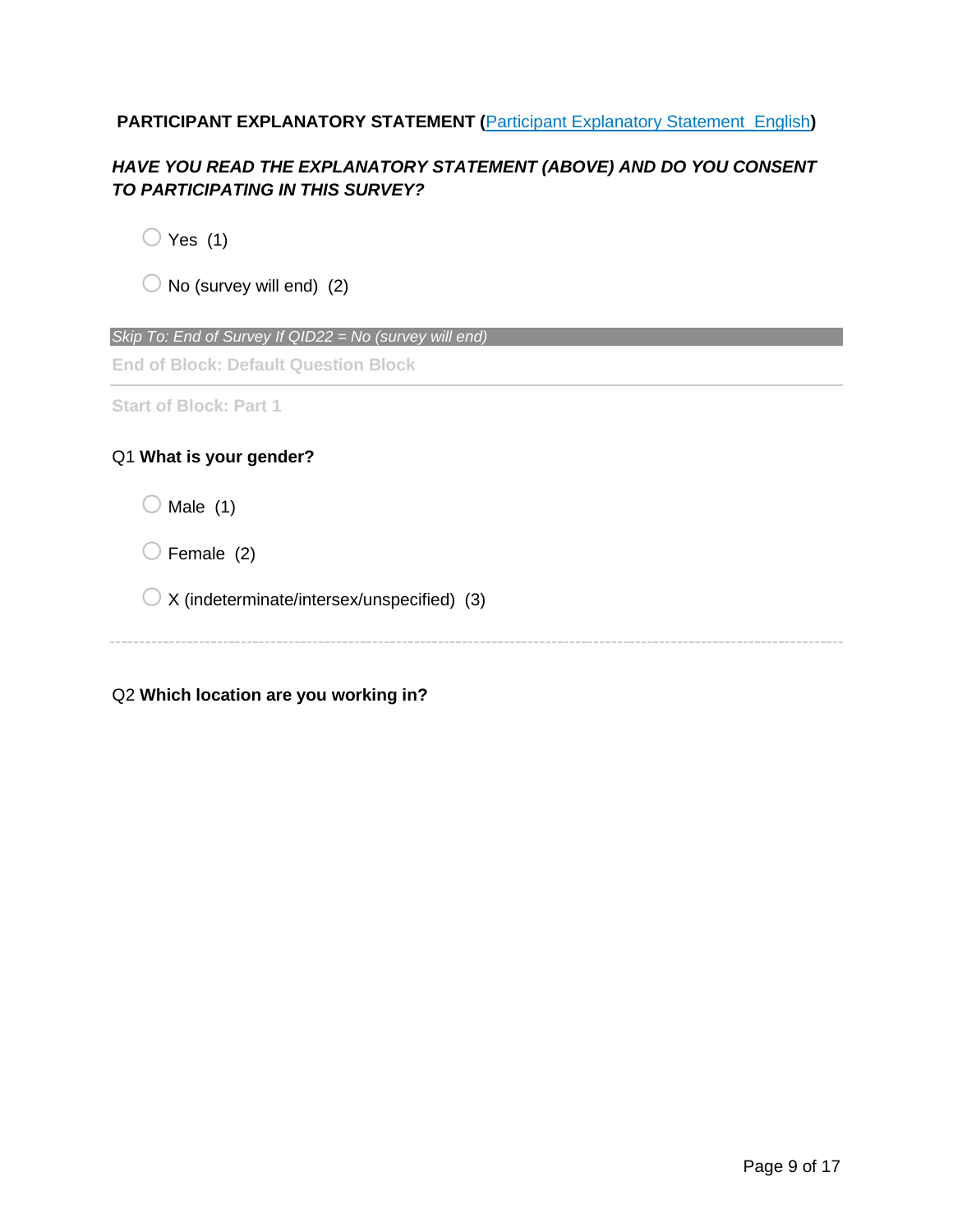$\bigcirc$  Afghanistan (1)

 $\bigcirc$  Bangladesh (2)

 $\bigcirc$  Bhutan (3)

- o Brunei Darussalam (4)
- $\bigcirc$  Cambodia (5)
- $\bigcirc$  China (6)

 $\bigcirc$  North Korea (7)

 $\bigcirc$  Fiji (8)

 $\bigcirc$  India (9)

 $\bigcirc$  Indonesia (10)

 $\bigcirc$  Iran (Islamic Republic of) (11)

 $\bigcirc$  Iraq (12)

 $\bigcirc$  Japan (13)

oLao People's Democratic Republic (14)

 $\bigcirc$  Malaysia (15)

 $\bigcirc$  Maldives (16)

 $\bigcirc$  Marshall Islands (17)

 $\bigcirc$  Micronesia (Federated States of) (18)

 $\bigcirc$  Mongolia (19)

 $\bigcirc$  Myanmar (20)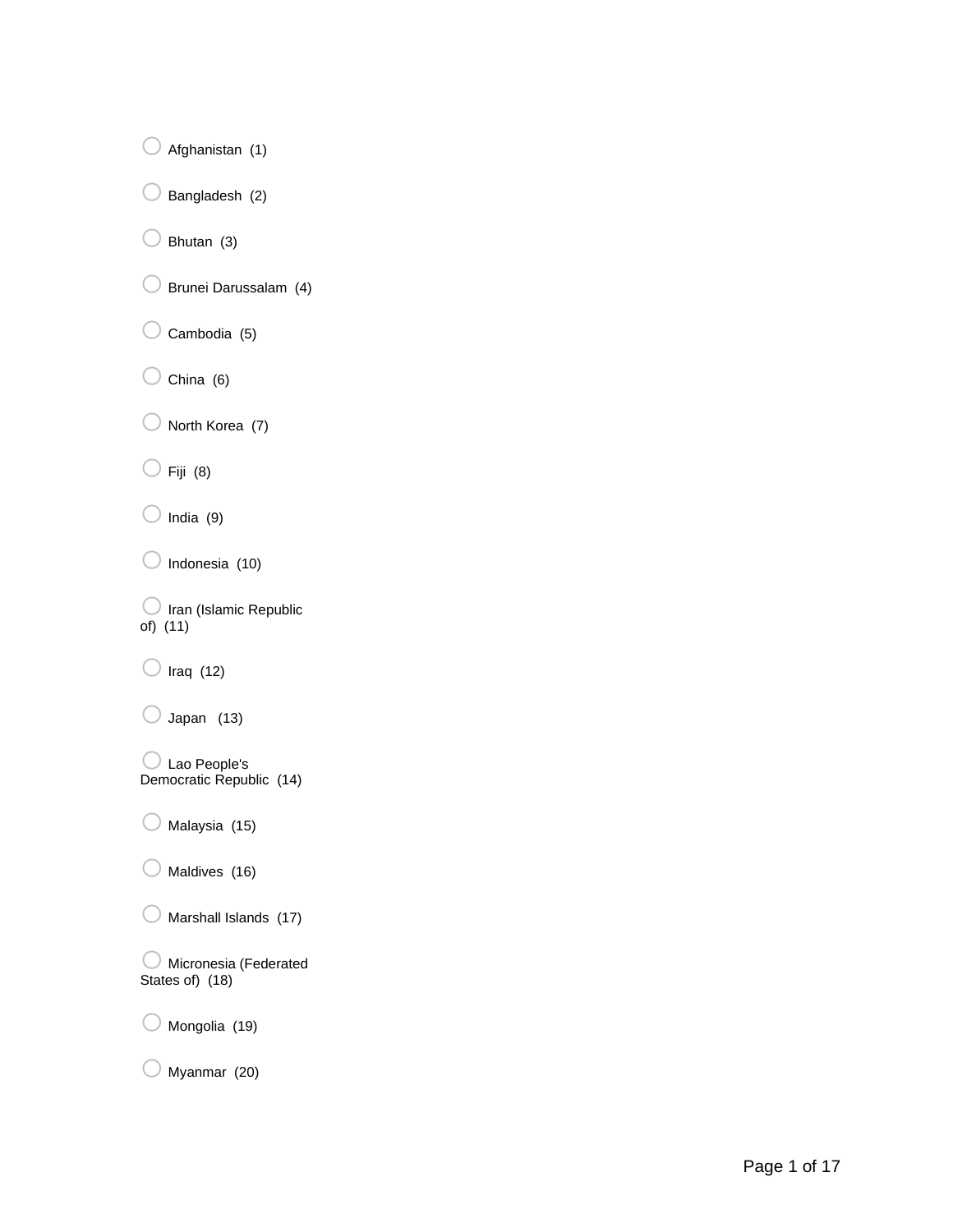$\bigcirc$  Nauru (21)  $\bigcirc$  Nepal (22)  $\bigcirc$  Pakistan (23)  $\bigcirc$  Palau (24) O Papua New Guinea (25)  $\bigcirc$  Philippines (26)  $\bigcirc$  South Korea (27)  $\bigcirc$  Samoa (28)

- $\bigcirc$  Singapore (29)
- $\bigcirc$  Solomon Islands (30)
- $\bigcirc$  Sri Lanka (31)
- $\bigcirc$  Thailand (32)
- $\bigcirc$  Timor-Leste (33)
- $\bigcirc$  Tonga (34)
- $\bigcirc$  Tuvalu (35)
- $\bigcirc$  Vanuatu (36)
- $\bigcirc$  Viet Nam (37)
- $\bigcirc$  Hong Kong (38)
- $\bigcirc$  Macau (39)
- $\bigcirc$  Taiwan (40)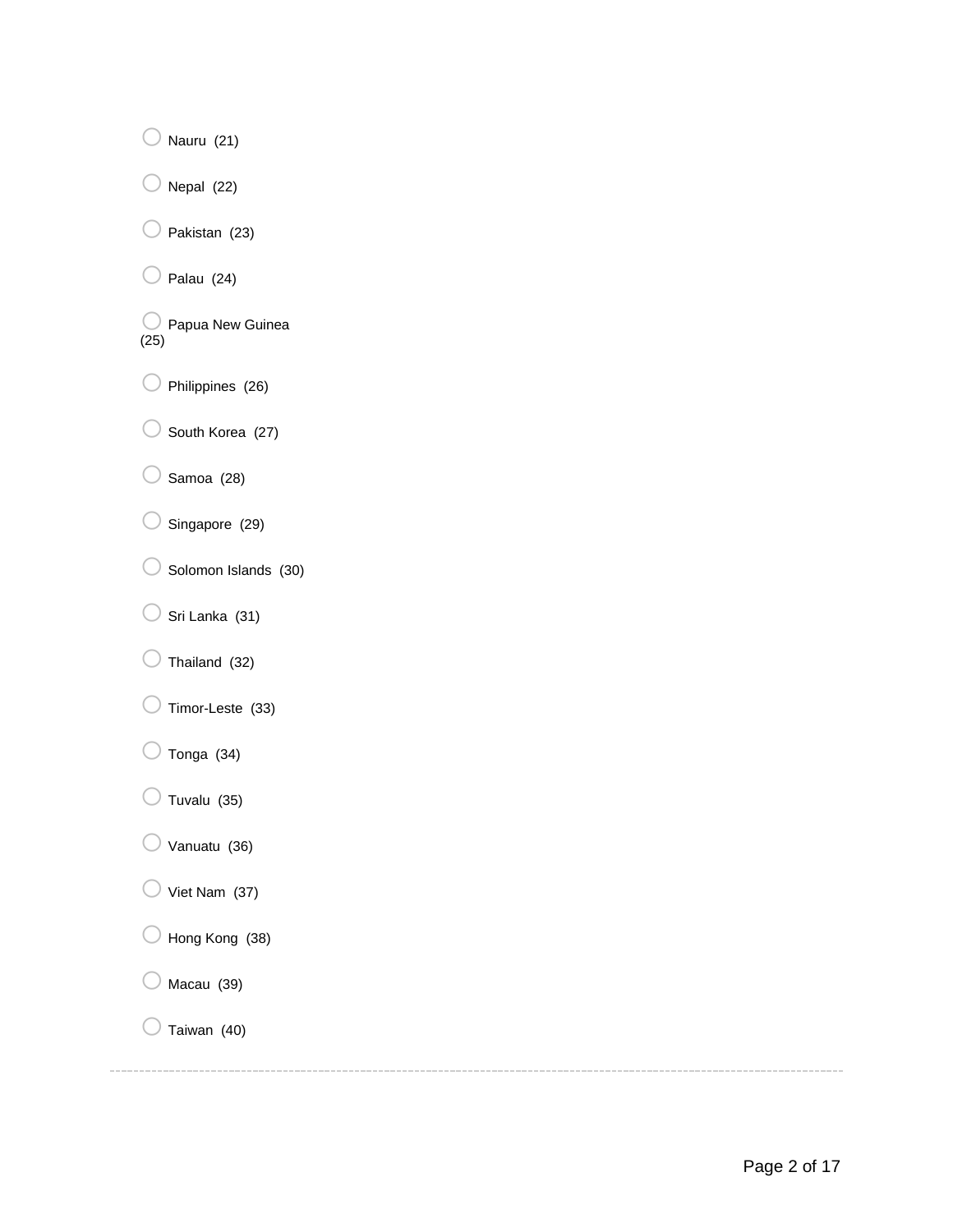Q3 **Do you work with communities affected by conflict and/or displacement?** (If no, go to Q5)

| Yes $(1)$                                                                                                                     |
|-------------------------------------------------------------------------------------------------------------------------------|
| No $(2)$                                                                                                                      |
| <b>Display This Question:</b>                                                                                                 |
| If $Q3 = Yes$                                                                                                                 |
| Q4 If yes, where? (optional)                                                                                                  |
|                                                                                                                               |
| Q5 How would you describe the primary focus of the services provided by your<br>organisation? (Please select only one option) |
| Gender-based violence and protection (1)                                                                                      |
| Health services including sexual and reproductive health and family planning (2)                                              |
| Other social services (4)                                                                                                     |
| Legal services (5)                                                                                                            |
| Development (6)                                                                                                               |
| Education (7)                                                                                                                 |
| Research/university (8)                                                                                                       |
| Migration (9)                                                                                                                 |
| Economic and Finance (10)                                                                                                     |
| Climate Change (3)                                                                                                            |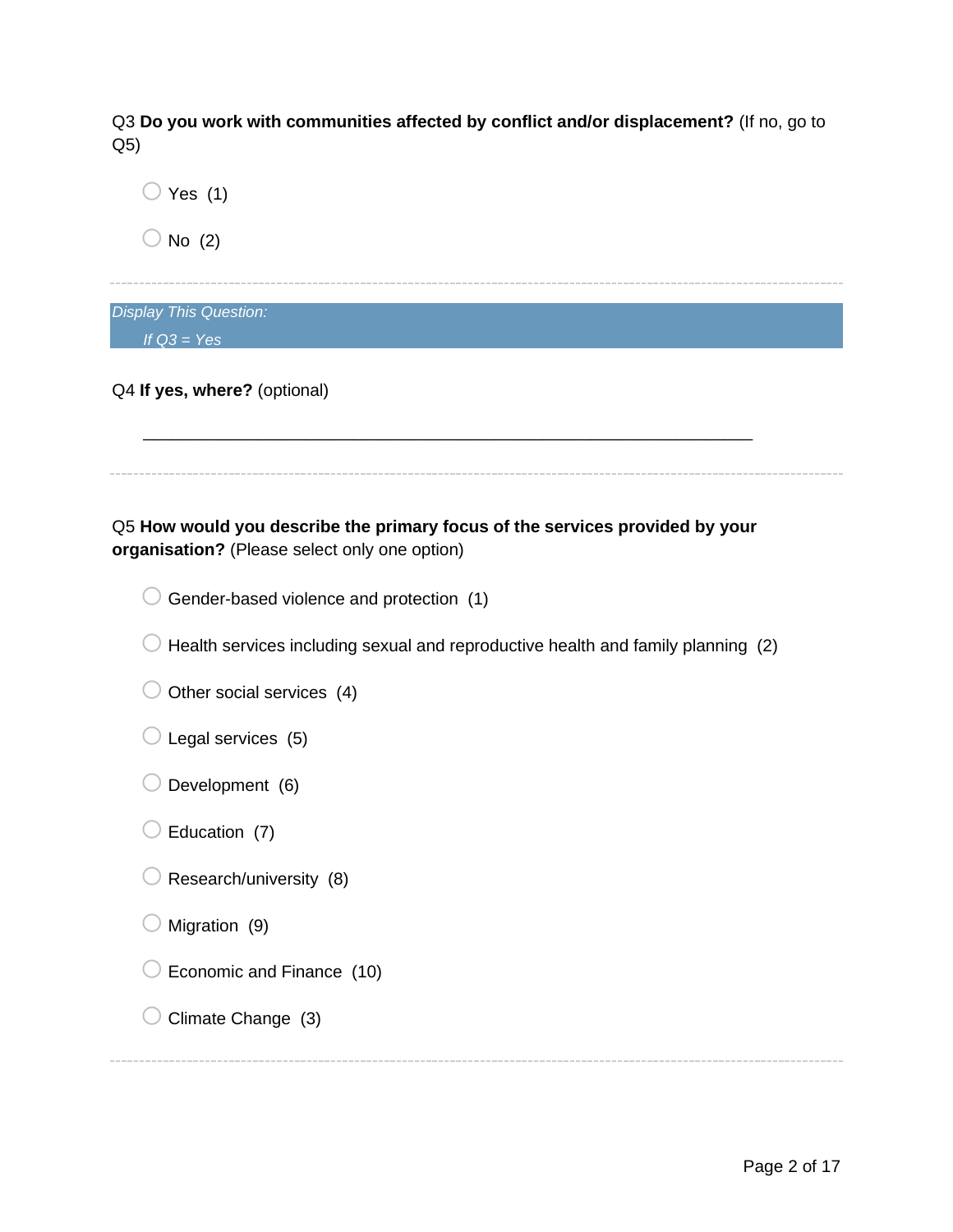#### Q6 **How would you describe the secondary focus of the services provided by your organisation?** (If applicable)

| Health services including sexual and reproductive health and family planning (2) |  |
|----------------------------------------------------------------------------------|--|
| Other social services (3)                                                        |  |
| Legal services (4)                                                               |  |
| Development (5)                                                                  |  |
| Education (6)                                                                    |  |
| Research/university (7)                                                          |  |
| Migration (8)                                                                    |  |
| Economic and Finance (9)                                                         |  |
| Climate Change (10)                                                              |  |

 $\bigcirc$  Gender-based violence and protection (1)

## Q7 **Size of your organisation (number of staff)?**

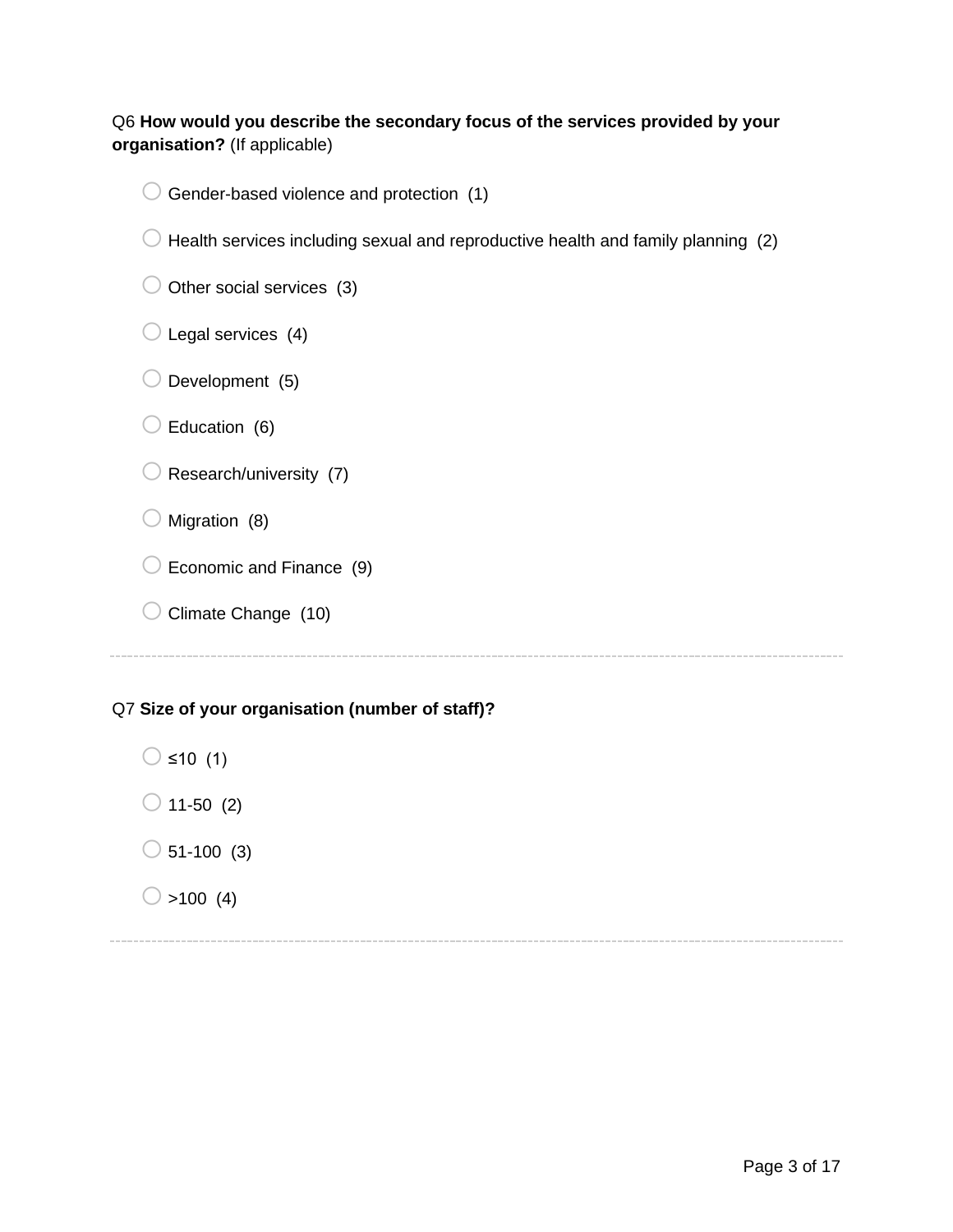#### Q8 **Is your organisation based on:** (Please select only one option)

|                                             | Urban $(1)$ | Rural (2) | Urban and rural (3) |
|---------------------------------------------|-------------|-----------|---------------------|
| Mainly national<br>operation (1)            |             |           |                     |
| Mainly sub-regional<br>operation (2)        |             |           |                     |
| National and sub-<br>regional operation (3) |             |           |                     |
|                                             |             |           |                     |

#### Q9 **What is the size of the population your organisation serves?**

 $\bigcirc$  ≤50 (1)

- $\bigcirc$  50-100 (2)
- $\bigcirc$  101-1,000 (3)
- $\bigcirc$  1,000-1,000,000 (4)
- $\bigcirc$  >1,000,000 (5)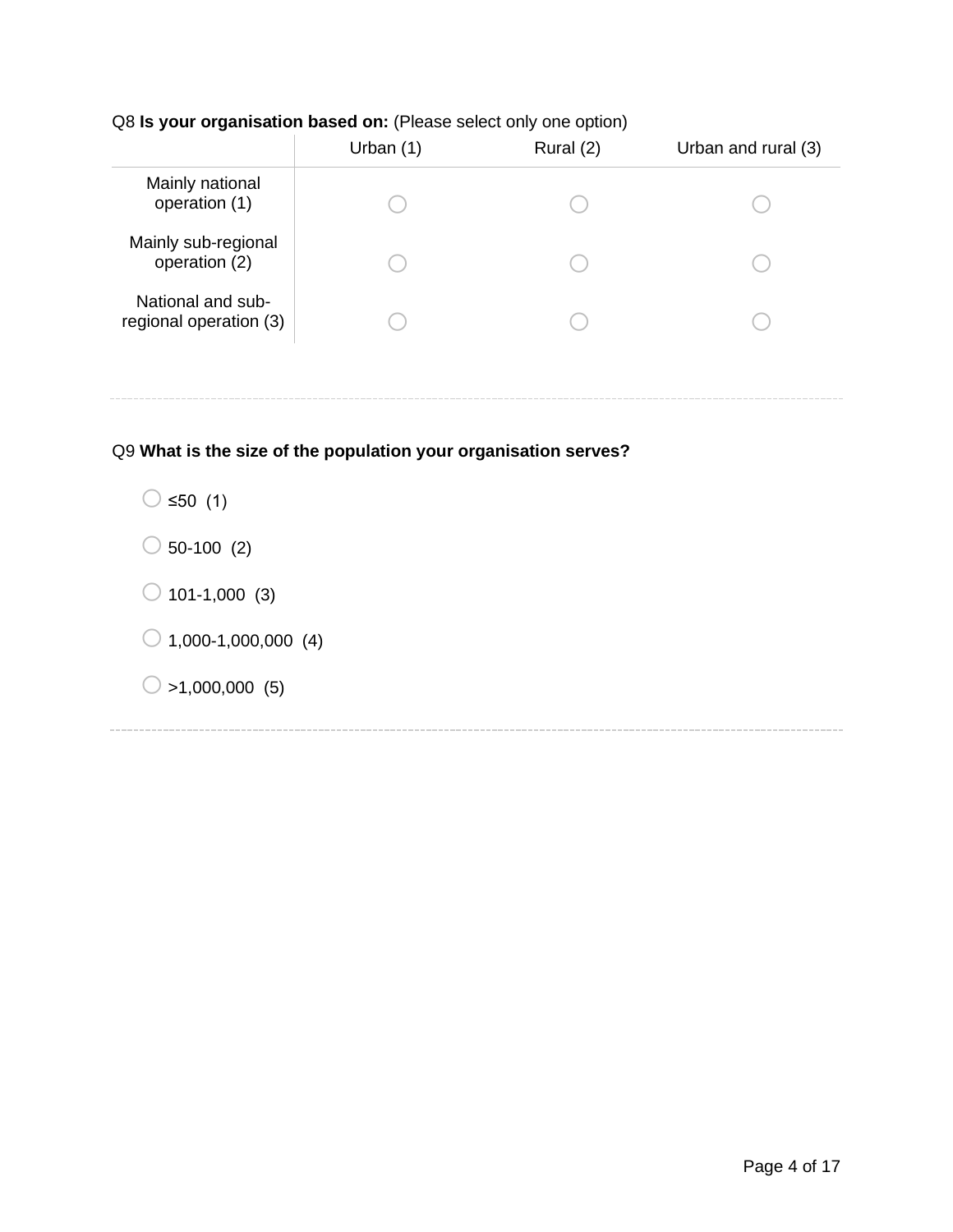Q10 **Which of the following have been exacerbated in the community where you work since the start of COVID-19 restrictions?**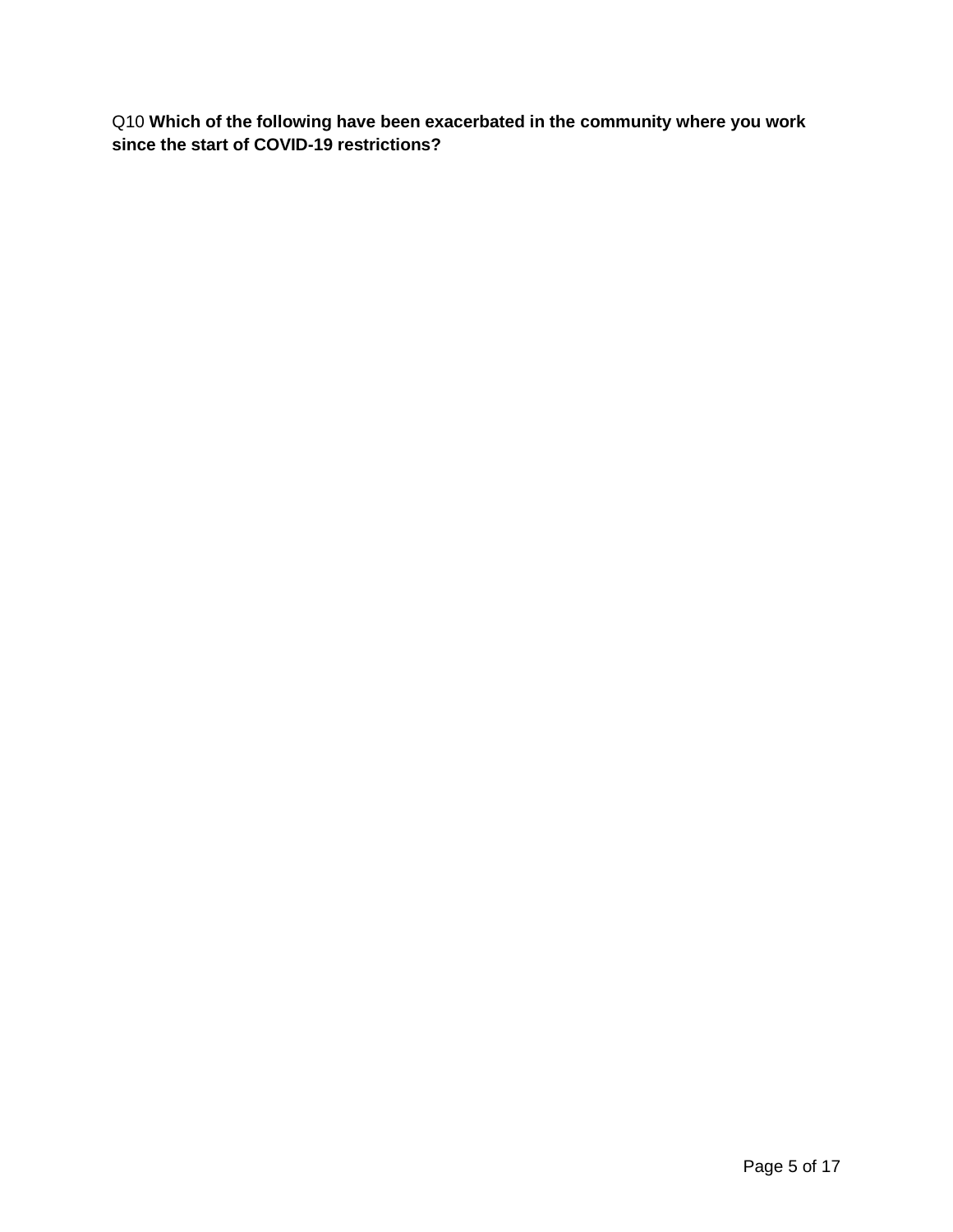|                                                                                                 | Increase (1) | No change (2) | Decrease (3) | Don't know (4) |
|-------------------------------------------------------------------------------------------------|--------------|---------------|--------------|----------------|
| Domestic<br>violence (1)                                                                        |              |               |              |                |
| Other gender-<br>based violence<br>(2)                                                          |              |               |              |                |
| Child, early and<br>forced marriage<br>(15)                                                     |              |               |              |                |
| Threats to the<br>medical staff (3)                                                             |              |               |              |                |
| Gang disputes<br>over territorial<br>control (4)                                                |              |               |              |                |
| Land disputes<br>(5)                                                                            |              |               |              |                |
| Forced<br>recruitment of<br>illegal groups (6)                                                  |              |               |              |                |
| Police or military<br>abuse (7)                                                                 |              |               |              |                |
| Theft (including<br>residences,<br>shops, or<br>vehicles) (8)                                   |              |               |              |                |
| Access to<br>medical supplies<br>(9)                                                            |              |               |              |                |
| Higher prices in<br>the basket of<br>essential goods<br>(including<br>medical<br>supplies) (10) |              |               |              |                |
| Access to sexual<br>& reproductive<br>health services<br>(11)                                   |              |               |              |                |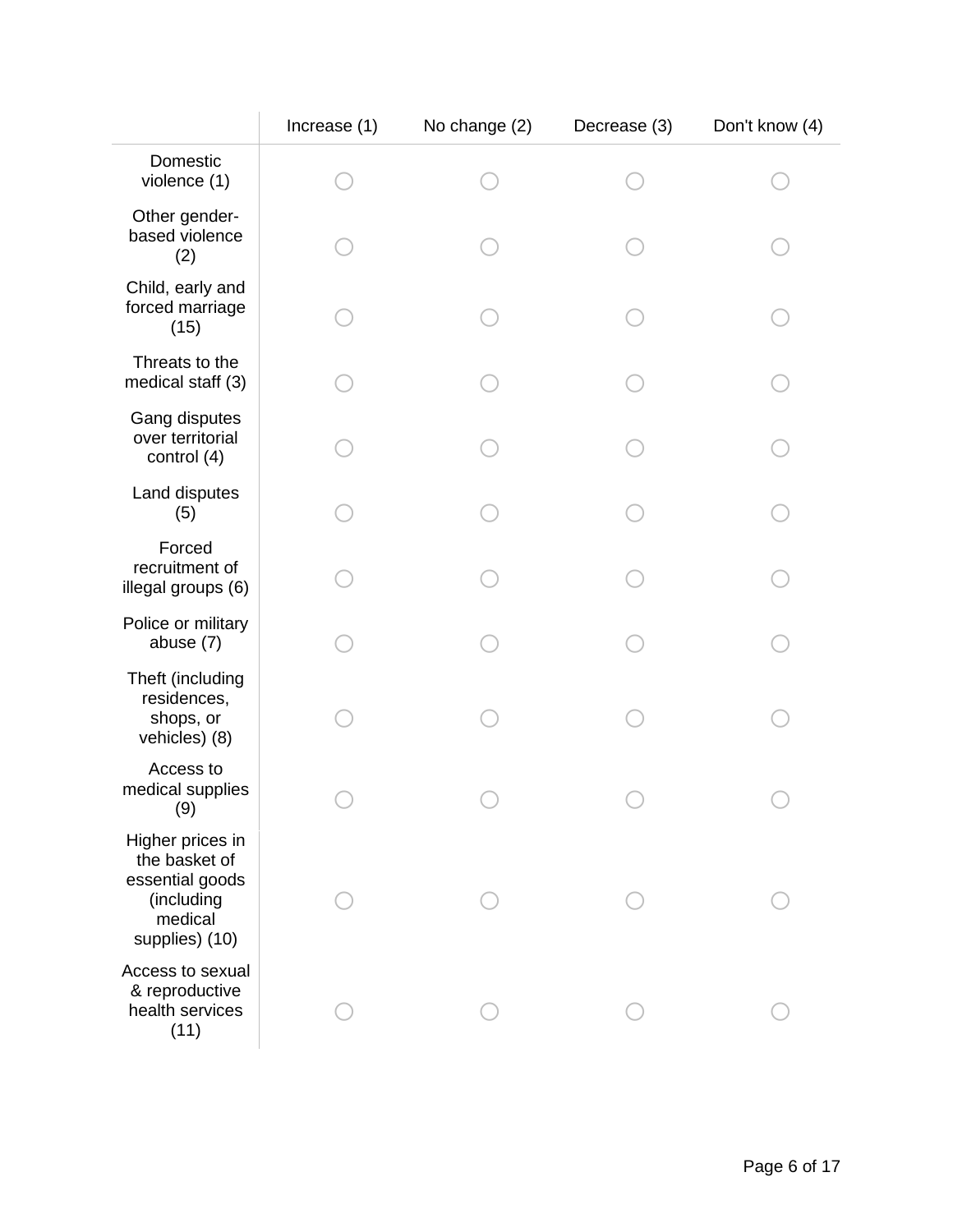| Displacement as<br>a result of<br>natural disasters<br>(such as floods,<br>hurricanes,<br>tropical storms,<br>or cyclones) (12) |  |  |
|---------------------------------------------------------------------------------------------------------------------------------|--|--|
| Migration<br>(internal or<br>cross-border)<br>(13)                                                                              |  |  |
| Increased<br>conflict between<br>armed groups<br>(14)                                                                           |  |  |
|                                                                                                                                 |  |  |

```
End of Block: Part 1
```
**Start of Block: Part 2: Economic impacts of COVID-19**

#### Q11 **The COVID-19 pandemic has affected irregular migrants and internally displaced people (IDPs) to a greater extent in the location where you work.**

\_\_\_\_\_\_\_\_\_\_\_\_\_\_\_\_\_\_\_\_\_\_\_\_\_\_\_\_\_\_\_\_\_\_\_\_\_\_\_\_\_\_\_\_\_\_\_\_\_\_\_\_\_\_\_\_\_\_\_\_\_\_\_\_



#### Q11a **If so, please give an example of how:** (optional)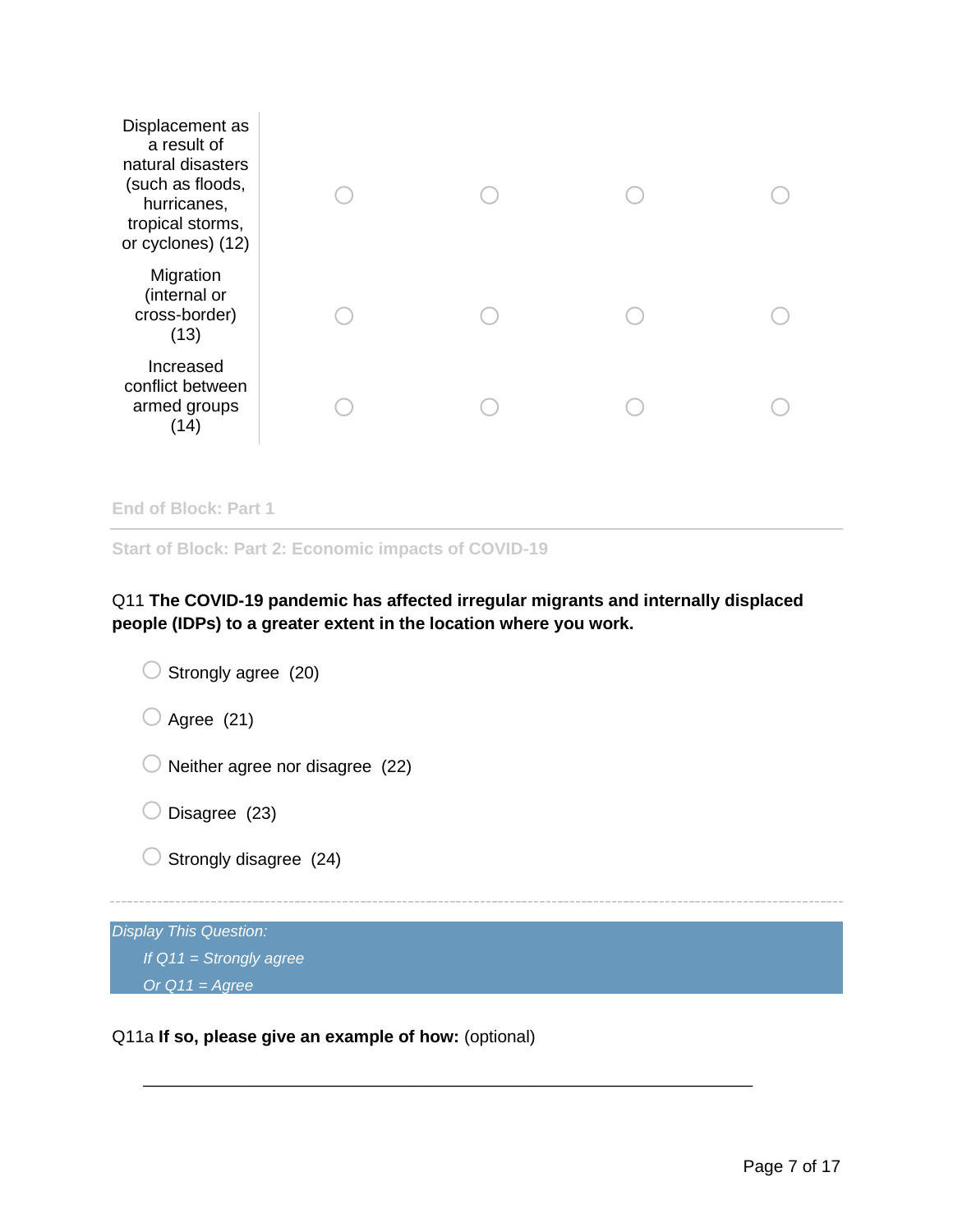Q12 **In your opinion, what kind of paid worker has been most impacted financially by COVID-19 and the subsequent restrictions in the location where you work?** (Please select only one option)

|  | $\bigcirc$ Large enterprise employees (2) |  |
|--|-------------------------------------------|--|

 $\bigcirc$  Medium and small enterprise employees (3)

 $\bigcirc$  Government employees (4)

- $\bigcirc$  Domestic employees (5)
- $\bigcirc$  Self-employed (6)
- $\bigcirc$  Agricultural workers (7)
- $\bigcirc$  Casual employees (8)
- $\bigcirc$  Informal sector workers (for example, market stalls) (9)

**End of Block: Part 2: Economic impacts of COVID-19**

**Start of Block: Part 3: COVID-19 response and recovery decision-making**

#### Q13 **Are you or your members involved in task forces on COVID-19 response and recovery?** (If no, go to Q15)

 $\bigcirc$  Yes (1)

 $\bigcirc$  No (2)

*Skip To: Q15 If Q13 = No*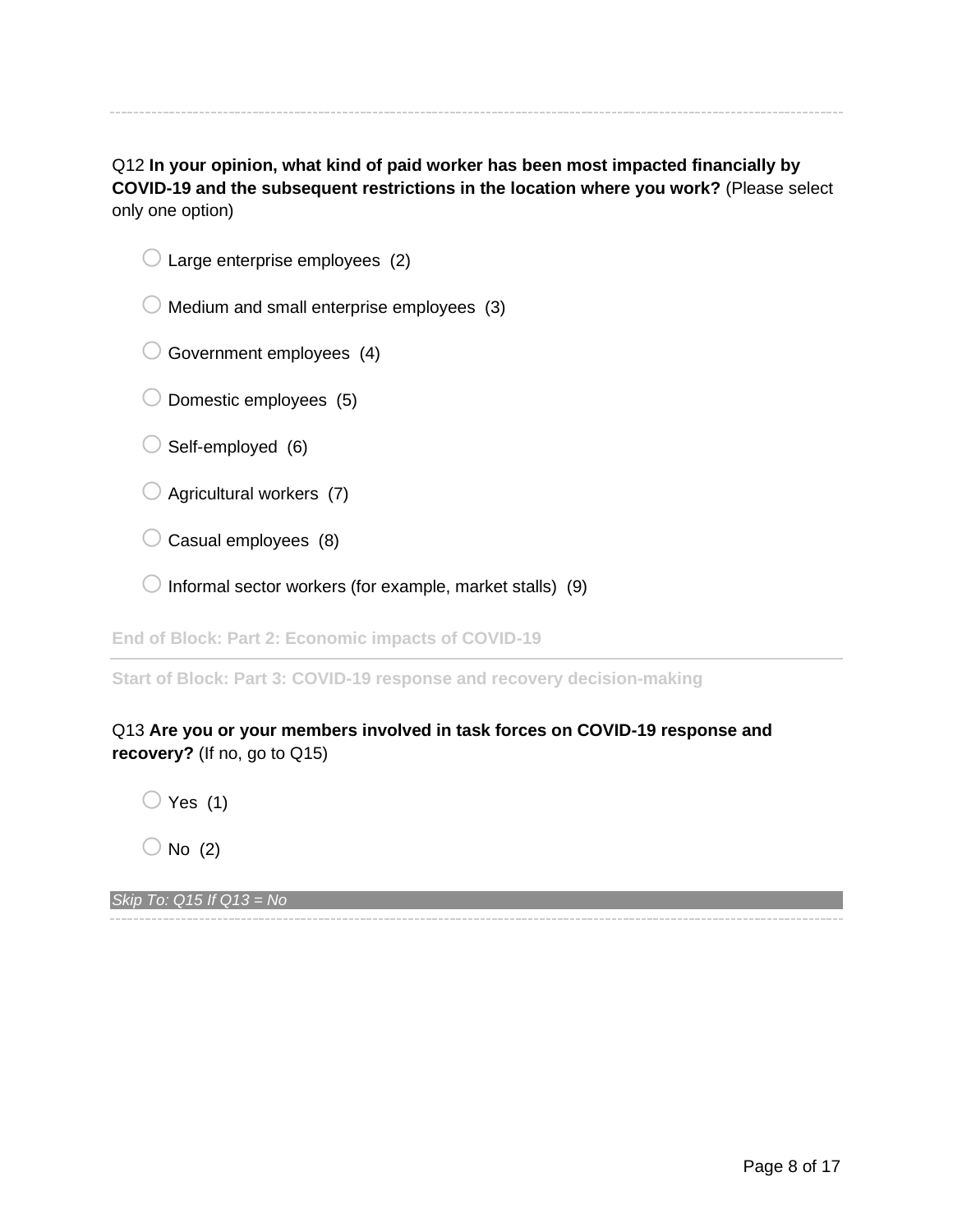Q14 **At which level are you or your members mainly involved in COVID-19 response and recovery task forces?** (Please select only one option)

| Local/regional task forces (1) |
|--------------------------------|
| Informal task forces (2)       |
| National task force (3)        |
| International task forces (4)  |
|                                |
|                                |

Q15 **What activities are you undertaking as part of the COVID-19 response and recovery?**  (If yes, tick below. You may tick more than one option)

| Public information campaigns about COVID-19 including psychosocial support<br>and wellbeing, domestic violence and alcohol and drug consumption (1) |
|-----------------------------------------------------------------------------------------------------------------------------------------------------|
| Health promotion activities (2)                                                                                                                     |
| Support community access to legal services or judiciary system (3)                                                                                  |
| Provide specific support to the community (monetary support, food, care) (4)                                                                        |
| Creation of temporary hospitals or medical centres or clinics (5)                                                                                   |
| Creation of programs to support women, girls, pregnant or lactating mothers (6)                                                                     |
| Other (7)                                                                                                                                           |
|                                                                                                                                                     |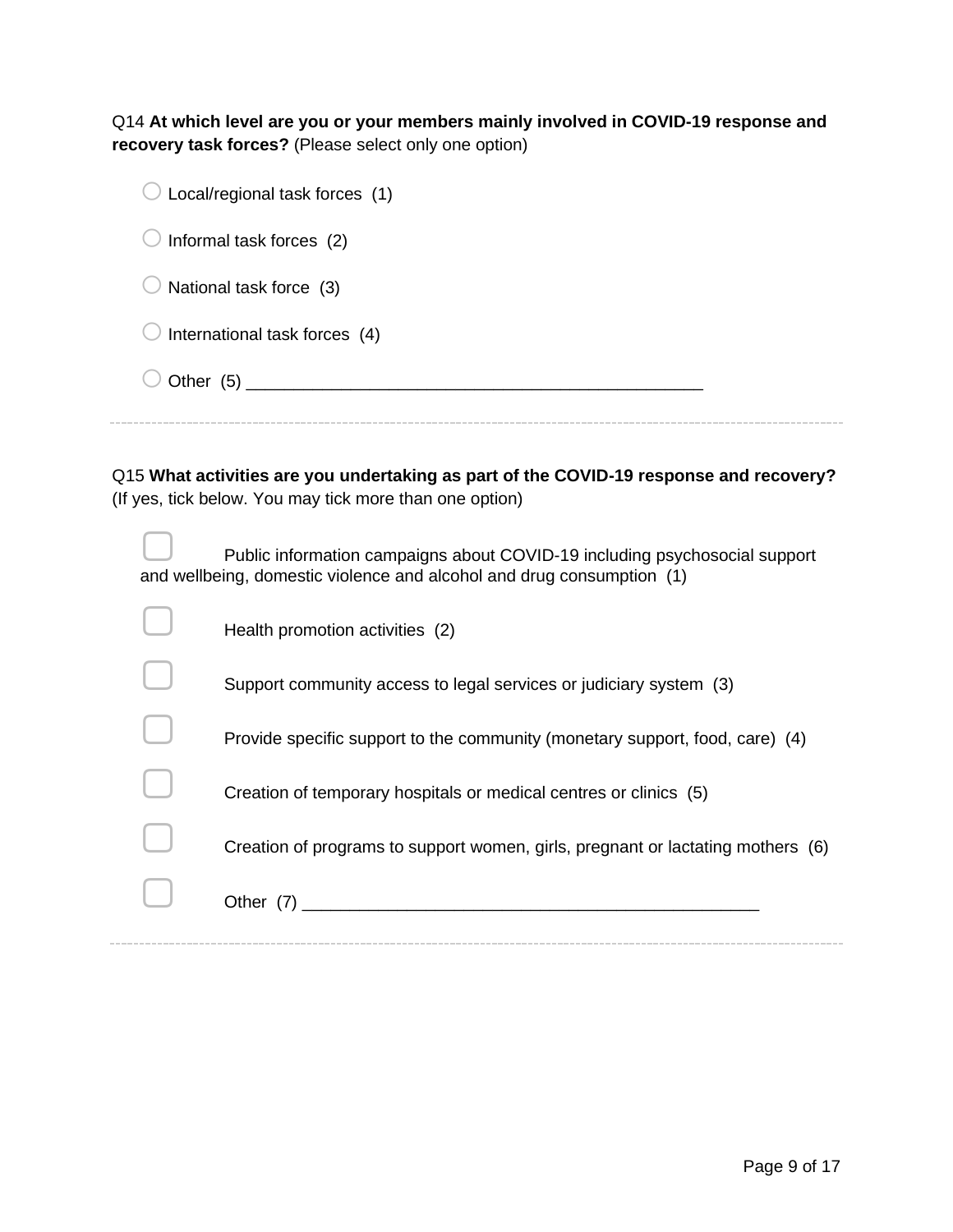Q16 **To implement these measures, have you worked extra hours?** (Please select only one option)

| Worked 1-10 hours more per week (1)            |
|------------------------------------------------|
| Worked +10 hours more per week (2)             |
| $\bigcirc$ My workload has stayed the same (3) |
| $\bigcirc$ My workload has decreased (4)       |
|                                                |

Q17 **What are the main sources of your organisation's funding pre-COVID19?** (Select all that apply)

| International organisation or donor (1) |
|-----------------------------------------|
| Government (2)                          |
| Non-governmental organisation (3)       |
| Community or religious organisation (4) |
| Private sector (5)                      |
| Other (6)                               |
|                                         |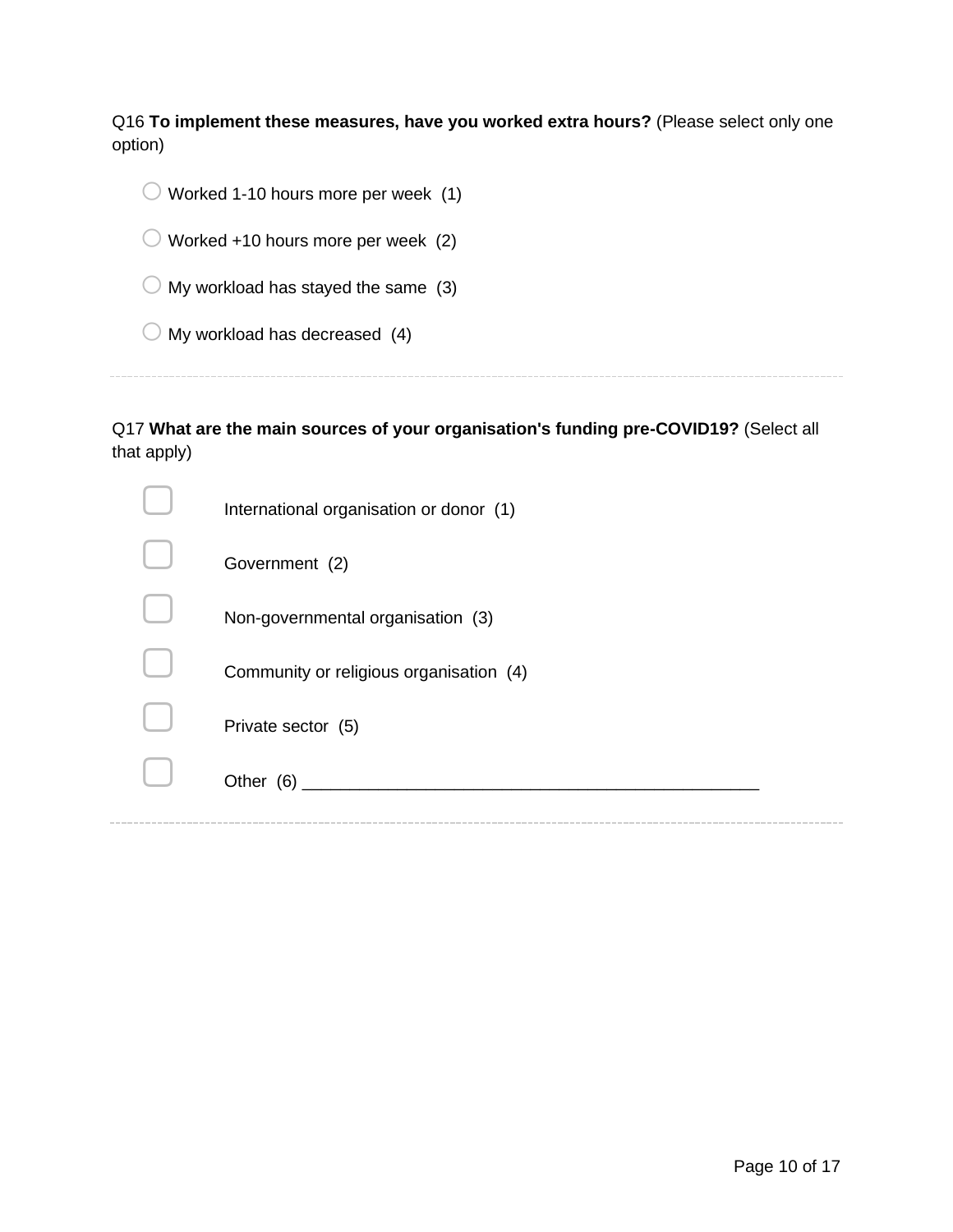|                                                               | Increased (2) | Decreased (3) | No change (4) |
|---------------------------------------------------------------|---------------|---------------|---------------|
| International<br>organisation or donor<br>(1)                 |               |               |               |
| Government (2)                                                |               |               |               |
| Non-governmental<br>organisation (3)                          |               |               |               |
| Community<br>organisation or<br>religious organisation<br>(4) |               |               |               |
| Private sector (6)                                            |               |               |               |
| Other (5)                                                     |               |               |               |
|                                                               |               |               |               |

#### Q18 **As a result of COVID-19 has your funding been:**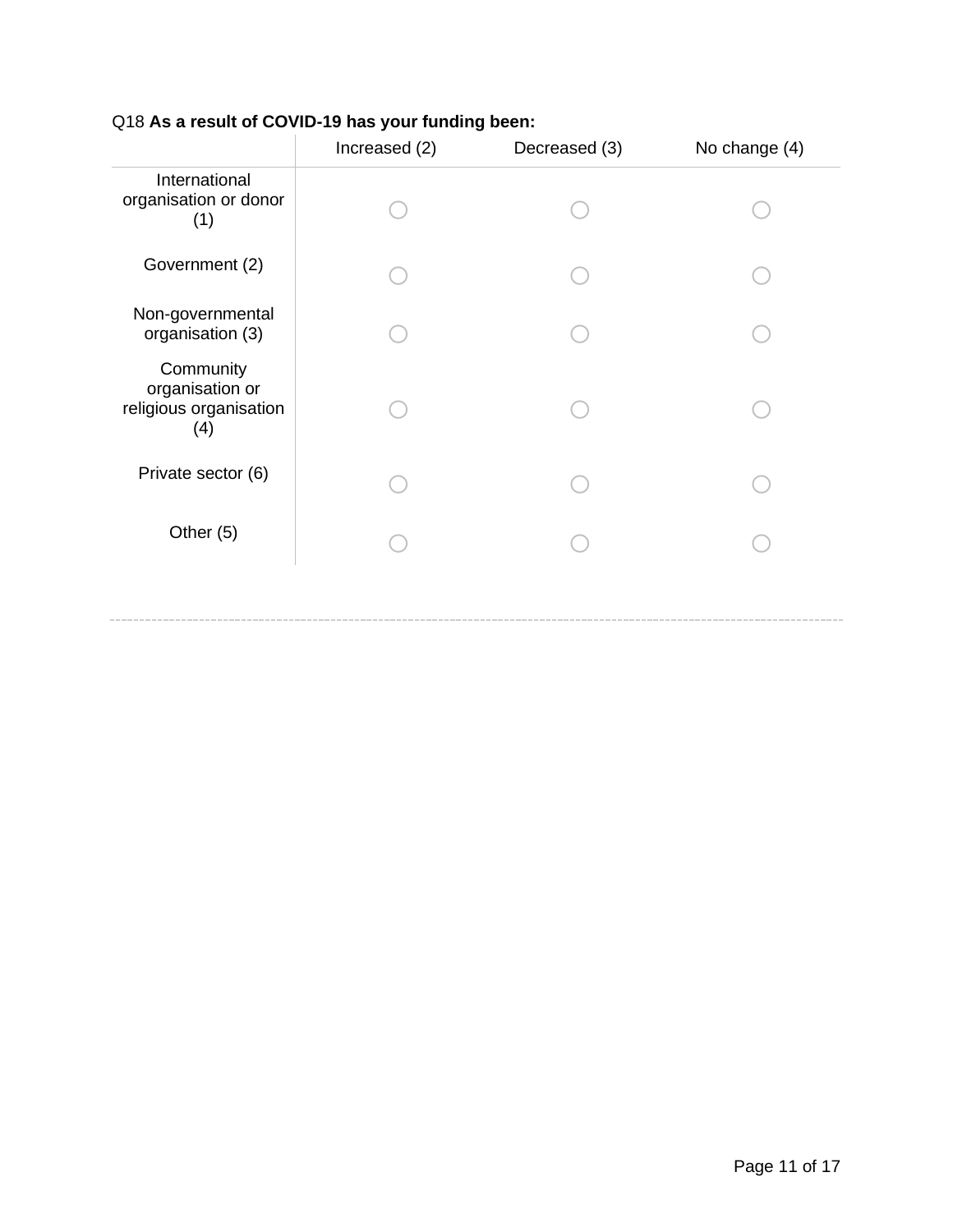#### Q19 **Through your work, have you noticed an increase within the community in:** (Select all that apply)

| 1-Excessive consumption of alcohol and/or drugs (prescription or other) (1) |
|-----------------------------------------------------------------------------|
| 2-Domestic violence (2)                                                     |
| 3-Child, early and forced marriage (3)                                      |
| 4-Other forms of gender-based violence (4)                                  |
| $5$ -Theft $(5)$                                                            |
| 6-Self-harm (6)                                                             |
| 7-Problems associated with caring for children (7)                          |
| 8- Problems associated with care of the elderly (8)                         |
| 9-Other (10) ________                                                       |
| 10-None of the above (9)                                                    |
| 11-Prefer not to answer (11)                                                |

**End of Block: Part 3: COVID-19 response and recovery decision-making**

**Start of Block: Part 4: COVID-19 and gender-based violence**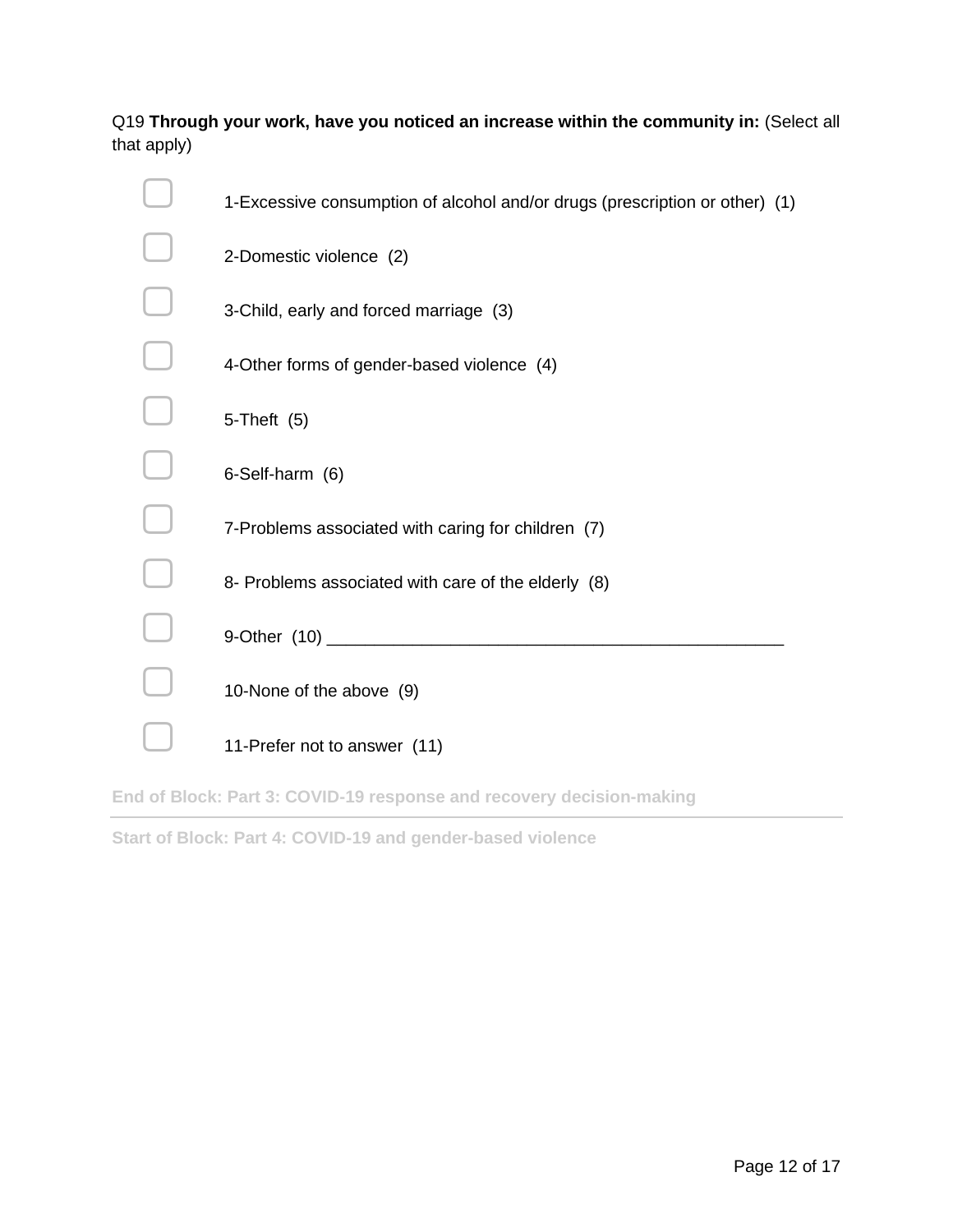Q20 **What is the most common violence related problem that women are seeking help for at this time of the COVID-19 pandemic?** (Please select only one option)

| Physical violence (slapping or kicking or choking or hitting or punching) (1)              |
|--------------------------------------------------------------------------------------------|
| Sexual violence (including marital rape) (2)                                               |
| Psychological abuse (including emotional abuse) (3)                                        |
| Financial abuse (for example, withholding of wages, allowances, increasing debts) (4)      |
| Online abuse (5)                                                                           |
| Reproductive coercion (6)                                                                  |
| Child abuse (7)                                                                            |
|                                                                                            |
| Don't know (11)                                                                            |
| Prefer not to answer (9)                                                                   |
|                                                                                            |
| <b>Display This Question:</b>                                                              |
| If Q20 = Physical violence (slapping or kicking or choking or hitting or punching)         |
| Or Q20 = Sexual violence (including marital rape)                                          |
| Or Q20 = Psychological abuse (including emotional abuse)                                   |
| Or Q20 = Financial abuse (for example, withholding of wages, allowances, increasing debts) |
| Or $Q20 =$ Online abuse                                                                    |
| Or Q20 = Reproductive coercion                                                             |
| Or $Q20 =$ Child abuse                                                                     |

\_\_\_\_\_\_\_\_\_\_\_\_\_\_\_\_\_\_\_\_\_\_\_\_\_\_\_\_\_\_\_\_\_\_\_\_\_\_\_\_\_\_\_\_\_\_\_\_\_\_\_\_\_\_\_\_\_\_\_\_\_\_\_\_

#### Q20a **Please give an example** (optional)

 $\sim$   $\sim$   $\sim$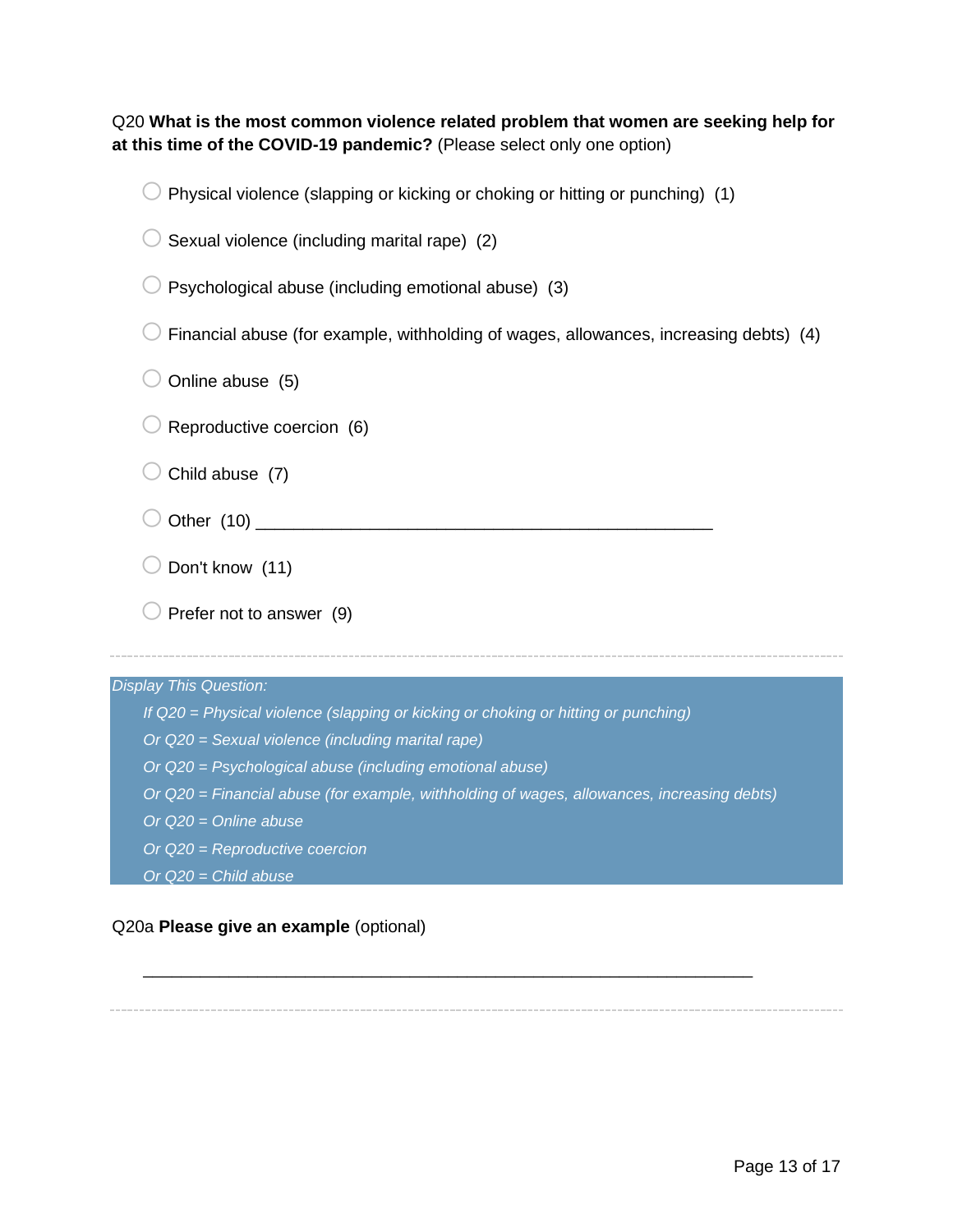Q21 **Have you seen any new forms of violence against women and children?**

 $\bigcirc$  Yes (1)  $\bigcirc$  No (2)  $\bigcirc$  Prefer not to answer (3) *Display This Question:*

*If Q21 = Yes*

Q21a If yes, please describe (optional)

Q22 **Please indicate how the COVID-19 pandemic has impacted the following factors:**

\_\_\_\_\_\_\_\_\_\_\_\_\_\_\_\_\_\_\_\_\_\_\_\_\_\_\_\_\_\_\_\_\_\_\_\_\_\_\_\_\_\_\_\_\_\_\_\_\_\_\_\_\_\_\_\_\_\_\_\_\_\_\_\_

|                                                   | Increase (1) | No change<br>(2) | Decrease (3) | Don't know<br>(4) | Prefer not to<br>answer (5) |
|---------------------------------------------------|--------------|------------------|--------------|-------------------|-----------------------------|
| Severity of<br>violence<br>against<br>women $(1)$ |              |                  |              |                   |                             |
| Complexity of<br>women's<br>needs(2)              |              |                  |              |                   |                             |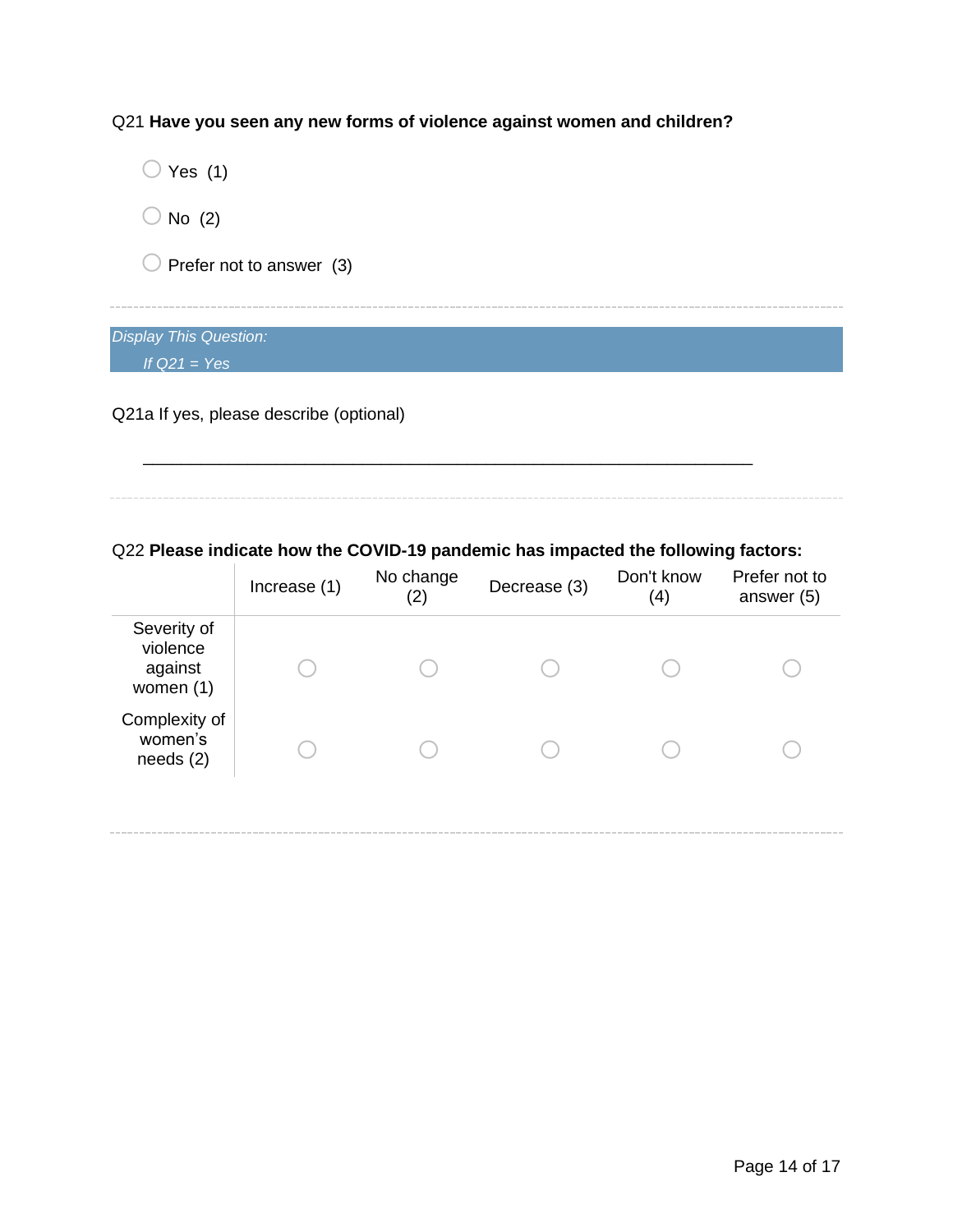Q23 **Through your work, have you noticed an increase within households in:** (If yes, tick below. You may tick more than one option)

Male coercive control over female intimate partners' movement (e.g. less freedom of movement for partners including to access services and the internet, women not allowed out without permission, using threats to enforce women staying at home) (1) Men's coercive control over girl children (e.g. less freedom of movement for girl children, using threats to enforce girl children staying at home, and limiting their access to internet, phones.) (2)

| Don't know (3)           |
|--------------------------|
| Prefer not to answer (4) |

Q24 **Through your work, have you noticed an increase in the following types of genderbased violence within households:** (If yes, tick below. You may tick more than one option)

| Physical violence (slapping or kicking or choking or hitting or punching) (1) |
|-------------------------------------------------------------------------------|
| Sexual violence (2)                                                           |
| Marital rape and marital sexual abuse (3)                                     |
| Don't know (4)                                                                |
| Prefer not to answer (5)                                                      |
|                                                                               |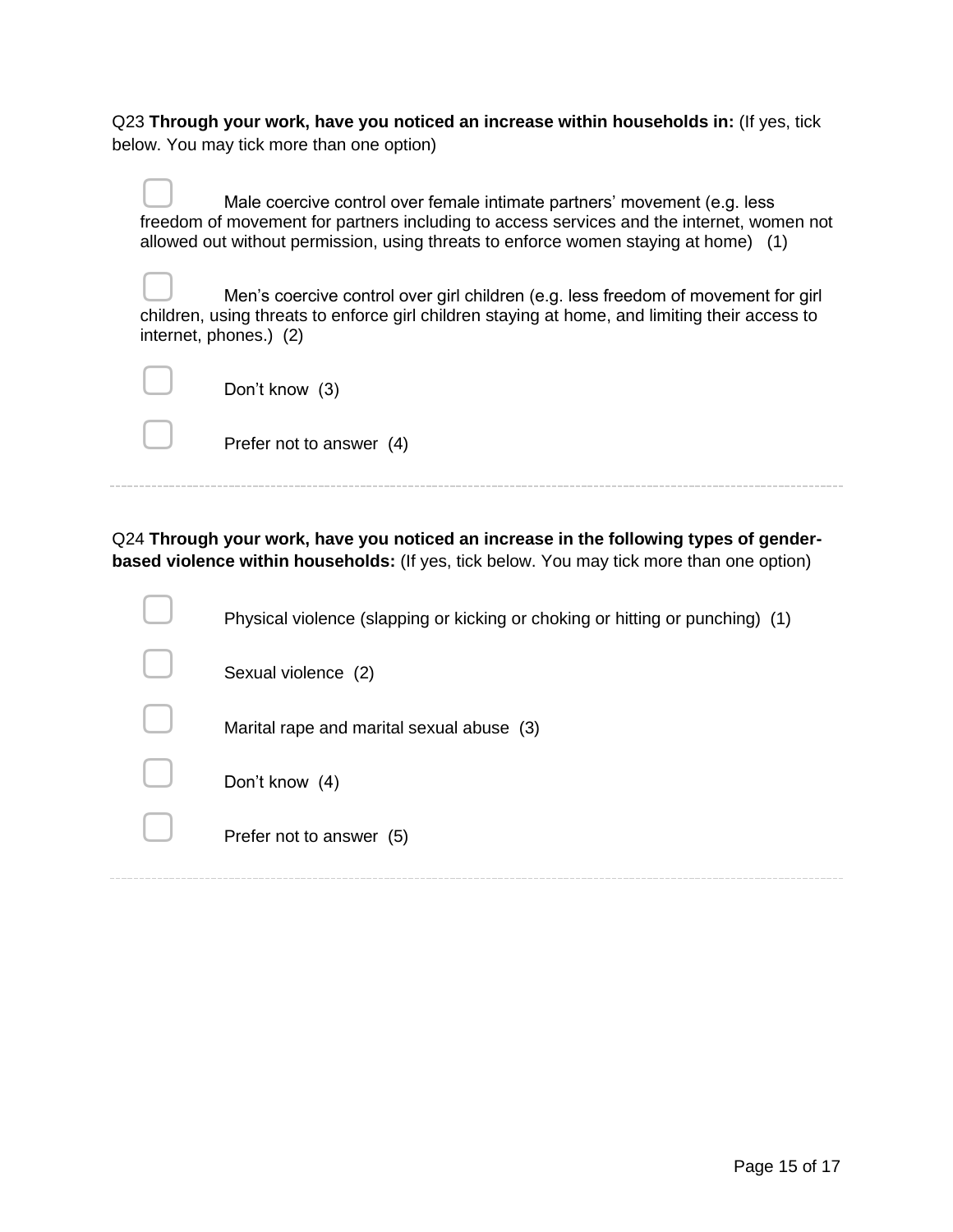Q25 **Through your work, have you noticed an increase in the following types of violence against children:** (If yes, tick below. You may tick more than one option)

|               | Reports of female genital mutilation (1)                                         |
|---------------|----------------------------------------------------------------------------------|
| punching) (2) | Physical violence against children (slapping or kicking or choking or hitting or |
|               | Child, early and forced marriage (3)                                             |
|               | Child labour (paid or unpaid work) (4)                                           |
|               | Don't know (5)                                                                   |
|               | Prefer not to answer (6)                                                         |
|               |                                                                                  |

Q26 **Have you or your organisations noticed an increase in reproductive coercion?** (If yes, tick below. You may tick more than one option)

|  | Verbal threats to a female intimate partner to impregnate (1) |
|--|---------------------------------------------------------------|
|  | Coerced sex (2)                                               |
|  | Removing or throwing away contraception (3)                   |
|  | Birth control sabotage (4)                                    |
|  | Don't know (5)                                                |
|  | Prefer not to answer (6)                                      |
|  |                                                               |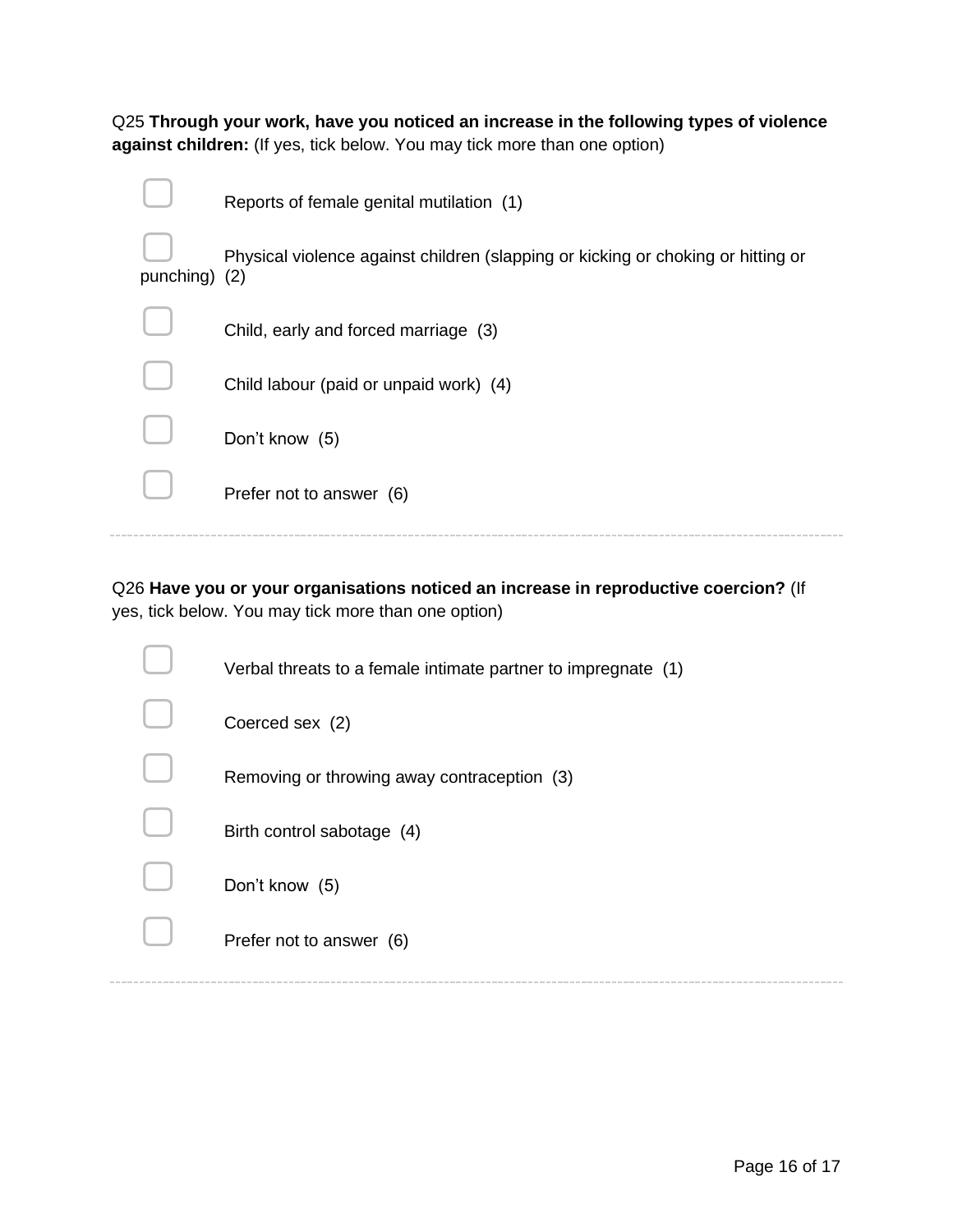Q27 **Have you or your organisations noticed an increase in difficulties accessing reproductive health services such as**: (If yes, tick below. You may tick more than one option)

| Maternal health services (1)                                           |
|------------------------------------------------------------------------|
| Oral contraceptives (2)                                                |
| Emergency contraception (Morning After Pill) (3)                       |
| Long lasting contraceptives like Implanon and intrauterine devices (4) |
| Medical abortion (RU486) (5)                                           |
| Surgical abortion (6)                                                  |
| Condoms (7)                                                            |
| Diaphragms (8)                                                         |
| HIV testing and treatment (9)                                          |
| Don't know (10)                                                        |
| Prefer not to answer (11)                                              |
|                                                                        |

Q28 **Have you found that access to safe houses or alternative housing has been more difficult for women experiencing domestic violence during COVID-19 restrictions?**

| Yes $(1)$                           |
|-------------------------------------|
| No $(2)$                            |
| $\bigcirc$ Don't know (3)           |
| $\bigcirc$ Prefer not to answer (4) |
|                                     |